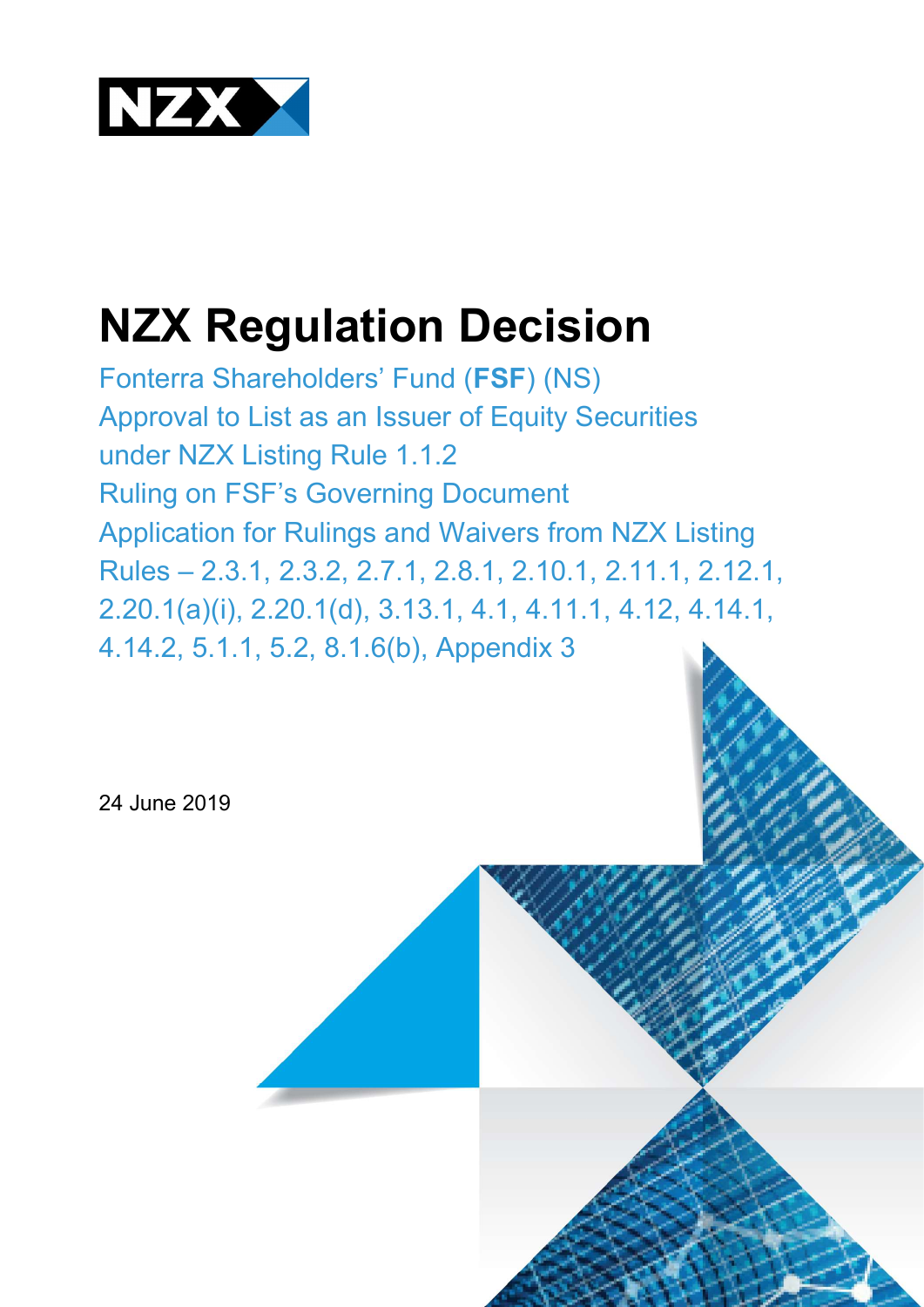## **Background**

- 1. The approval from NZX Regulation (NZXR) for the Ruling and waivers set out in the decisions below:
	- a. will not apply if the information provided by FSF is not, or ceases to be, full and accurate in all material respects; and
	- b. takes effect from FSF's transition to the 1 January 2019 NZX Listing Rules (the Rules) has occurred.
- 2. This decision:
	- a. sets out NZXR's approval of FSF Listing as an Issuer of Equity Securities, and a Ruling that FSF Units are Equity Securities under the Rules;
	- b. sets out NZXR's Ruling that FSF's Trust Deed is its Governing Document; and
	- c. re-documents prior waiver and Ruling decisions granted by NZXR dated 23 October 2012 and 3 September 2014.
- 3. Capitalised terms that are not defined in this decision have the meanings given to them in the Rules.
- 4. The information on which this decision is based is set out in Appendix One. This decision will not apply if that information is not, or ceases to be, full and accurate in all material respects.
- 5. The Rules to which this decision relates are set out in Appendix Two.

## Approval to List as an Issuer of Equity Securities under Listing Rule 1.1.2

### **Decision**

- 6. On the basis that the information provided to NZXR is full and accurate in all material respects, NZXR:
	- a. approves the Listing of FSF as an Issuer of Equity Securities under the Rules; and
	- b. grants a Ruling that FSF Units (the Units) are Equity Securities under the Rules.

### Reasons

- 7. In coming to the decision set out in paragraph 6, NZXR has considered that:
	- a. the reason why FSF wishes to ensure that the Units be treated as Equity Securities is to enable FSF to continue to operate as a key element of Trading Among Farmers (TAF) in the same manner that holders of FSF Units (the Unitholders) are familiar with under the 1 October 2017 NZX Main Board and Debt Market Listing Rules (the old Rules), without affecting those of its Unitholders where their investment mandates only allow them to hold FSF units if FSF is an Issuer of Equity Securities;
	- b. FSF wishes to maintain a strong independent governance structure; and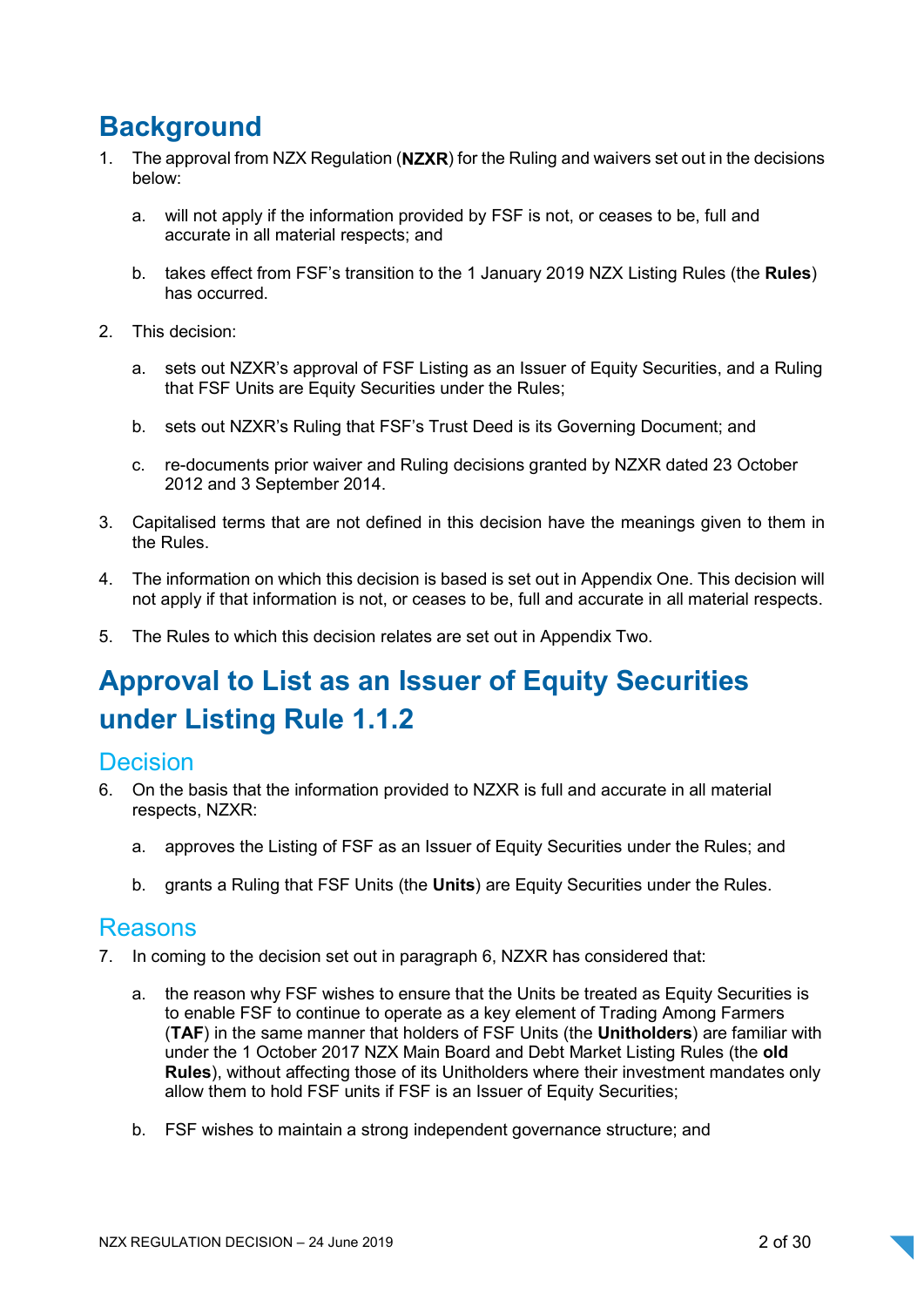c. Rule 1.1.2 was included in the Rules to allow Issuers to seek Listing as an Issuer of Equity Securities where it is considered preferable to being Listed as an Issuer of Fund Securities. Due to FSF's historical listing status under the old Rules, it is appropriate for NZXR to approve this Listing to assist FSF in ensuring it is able to operate in the same manner as it does currently.

## Ruling in relation to Governing Document

## **Decision**

- 8. On the basis that the information provided to NZXR is full and accurate in all material respects, NZXR rules that FSF's Trust Deed is FSF's sole Governing Document under the Rules.
- 9. This Ruling in paragraph 8 is conditional on the Trust Deed complying with the Rule requirements, as modified by any rulings and waivers granted by NZXR.

### Reasons

10. In coming to the decision in paragraph 8, NZXR has considered that by confirming FSF as an Issuer of Equity Securities, both the Trust Deed and the Manager's constitution could be considered Governing Documents of FSF based on the definition of Governing Document in the Rules. Accordingly, NZXR considers it is appropriate to clarify that the Trust Deed is FSF's sole Governing Document.

## Waivers from Listing Rules 2.3.1, 2.3.2, 2.7.1 and 2.8.1

### **Decision**

- 11. Subject to the conditions in paragraph 12, and on the basis that the information provided to NZXR is full and accurate in all material respects, NZXR grants FSF waivers from:
	- a. Rules 2.3.1 and 2.3.2 to:
		- i. allow Fonterra to appoint two directors to the Board of the Manager, as permitted by clause 6.2 of the Manager's constitution, even though Fonterra is not a Unitholder in the FSF; and
		- ii. allow a precondition to be imposed in respect of persons who may be nominated and appointed by Unitholders to fill three elected director positions, being that those candidates be "Independent Directors" for the purposes of the Rules, as required by clause 31.8(e) of the Trust Deed.

This is to ensure that the maximum number of director limits in the Trust Deed are not exceeded, clause 31.8(h) of the Trust Deed provides, and FSF wishes to carry forward, a rule that candidate(s) with the most votes will be appointed if more persons are standing to be elected/re-elected than available positions.

- b. Rule 2.7.1 to the extent that the Fonterra appointed directors are not subject to the obligation to not hold office (without re-election) past the third annual meeting following the director's appointment of three years, whichever is longer, so that the Fonterra appointed directors may only be removed by a direction from Fonterra in accordance with the constitution of the Manager; and
- c. Rule 2.8.1 to the extent that Fonterra may remove the Fonterra appointed directors from the Board of the Manager in accordance with the constitution of the Manager.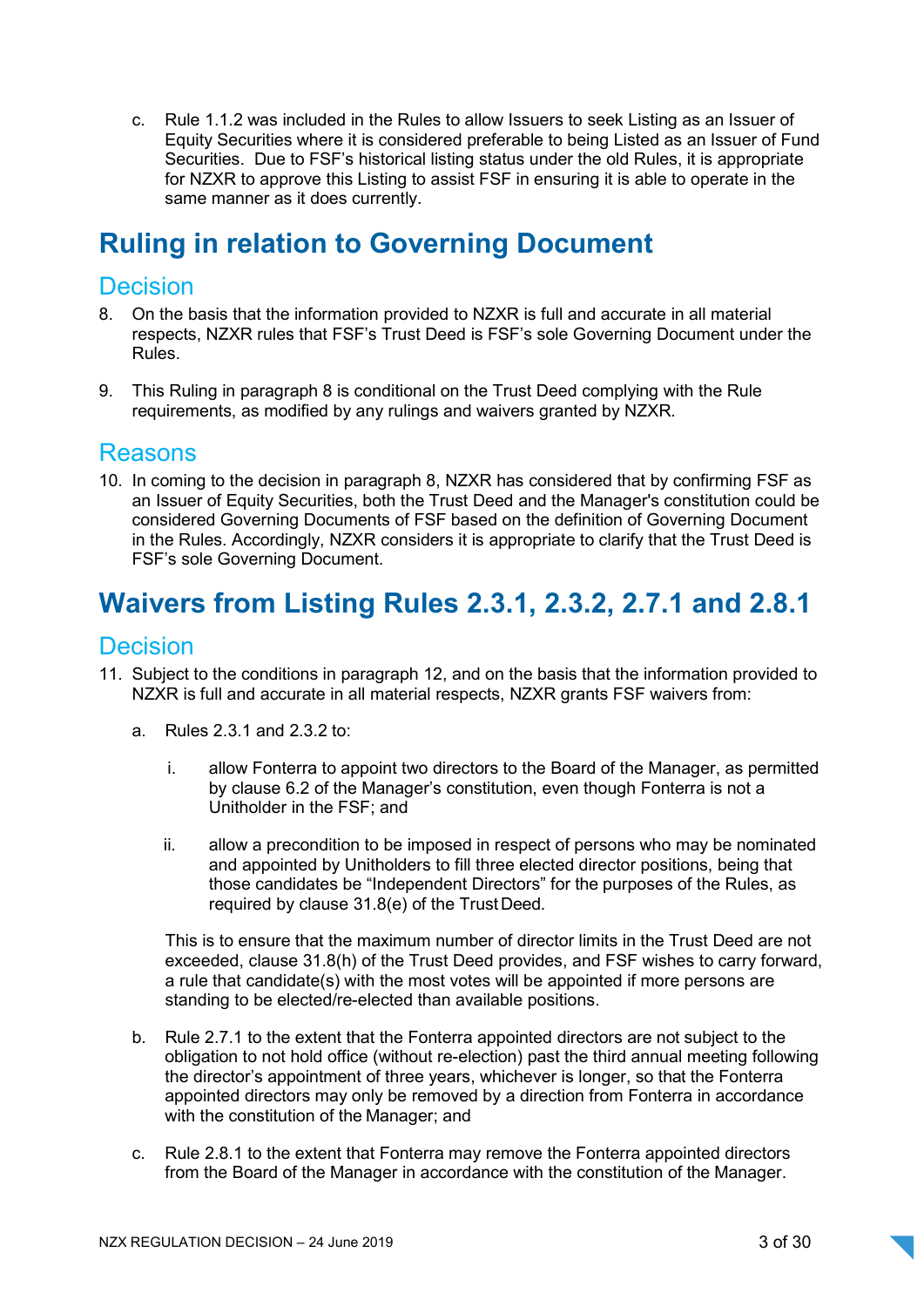- 12. The waivers contained in paragraph 11 are subject to conditions that:
	- a. FSF bears a "Non Standard' designation to alert the market to the FSF's unique governance arrangements; and
	- b. Fonterra appoints and removes the Fonterra appointed directors only in accordance with the provisions of the constitution of the Manager and the Trust Deed.

### Reasons

- 13. In coming to the decision to provide the waivers set out in paragraph 11 above, NZXR has considered that:
	- a. in the context of the FSF, the Manager has a relatively constrained role given the scope of its powers under the Trust Deed, consistent with the FSF being a passive investment vehicle;
	- b. Fonterra has a stakeholder interest in the FSF, given that the FSF has been established to facilitate TAF, which was developed as a means for the reduction of Fonterra's redemption risk that existed under DIRA's requirement for open entry and exit. Fonterra's ability to appoint and remove two Directors to the Manager is consistent with the policy behind Rule 2.4 that allows a stakeholder to appoint and remove directors to represent its interests;
	- c. The requirement that all persons nominated by Unitholders be "independent" will ensure that the FSF has a minimum of three Independent Directors rather than a minimum of two as required by Rule 2.1.1(c), and this majority of Independent Directors provides an added protection to Unitholders. In addition, those Independent Directors are subject to rotation in accordance with Rule 2.7.1;
	- d. FSF will need to comply with Rules 2.6 and 3.1 which will ensure the market has visibility of those persons appointed and removed as Directors of the Manager; and
	- e. the conditions contained in paragraph 12 provide comfort to NZXR that information concerning the unique governance arrangements that apply to the FSF will be publicly available.

## Ruling on Listing Rule 2.10.1

### **Decision**

14. On the basis that the information provided to NZXR is full and accurate in all material respects, NZXR grants FSF a Ruling on Rule 2.10.1 that no Director of the Manager is "interested" in any matter, within the meaning assigned to that term in section 139 of the Companies Act 1993, merely because that person is a Director of the Manager.

### Reasons

- 15. In coming to the decision to provide the Ruling in respect of Rule 2.10.1, NZXR has considered that:
	- a. the policy behind Rule 2.10.1 is to prevent situations arising whereby Directors who have a vested interest in a transaction may authorise the entry into, or implementation of, matters that are detrimental to the interests of Unitholders as a result of that "interest";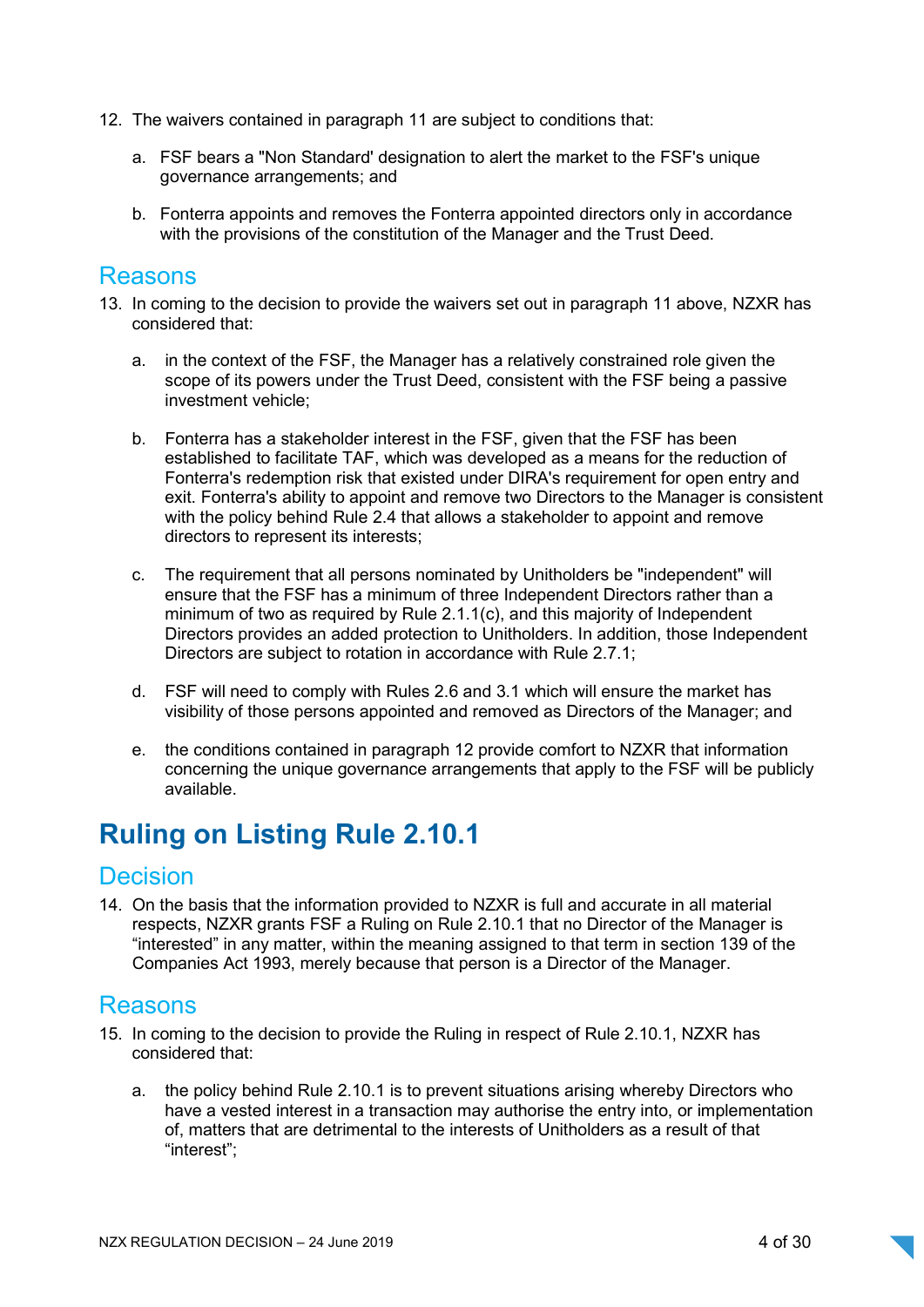- b. the "interest" of the Directors of the Manager in this instance arises by virtue of the unique operating and management arrangements of the FSF;
- c. the Manager has a relatively constrained role given the scope of its powers under the Trust Deed, and the status of the FSF as a passive investment vehicle; and
- d. the Directors of the Manager will continue to be precluded by Rule 2.10.1 from voting on Board resolutions relating to transactions entered into by the Manager or the FSF with another entity in respect of which the Director would otherwise be "interested".

## Waivers from Listing Rules 2.11.1 and 2.12.1

### Decision

- 16. Subject to the conditions in paragraph 17, and on the basis that the information provided to NZXR is full and accurate in all material respects, NZXR grants FSF a waiver from Rules 2.11.1 and 2.12.1 to allow the Manager to pay remuneration to the Directors of the Manager without approval by an ordinary resolution of Unitholders:
- 17. The waivers contained in paragraph 16 are subject to conditions that:
	- a. the income from the FSF cannot directly be applied in satisfaction of Directors' remuneration; and
	- b. FSF bears a "Non-Standard' designation to alert the market to the FSF's unique governance arrangements.

### Reasons

- 18. In coming to the decision to provide the waivers set out in paragraph 16 above, NZXR has considered that:
	- a. the policy behind the Rules is to ensure that directors cannot seek to reward themselves without sufficient scrutiny by an issuer's security holders, and in the context of the FSF, this concern is alleviated by the involvement of Fonterra in the negotiation of remuneration payments; and
	- b. there is limited ability for Fonterra to influence the Directors of the Manager given the FSF's status as a passive investment vehicle.

## Waiver from Listing Rule 2.20.1(a)(i)

### **Decision**

19. On the basis that the information provided to NZXR is full and accurate in all material respects, NZXR grants FSF a waiver from Rule 2.20.1(a)(i) to the extent that Rule 2.20.1(a)(i) would require the Trust Deed to incorporate by reference provisions consistent with or having the same effect as Rules 2.8.1 and 2.10.1.

### Reasons

20. The waiver provided in paragraph 19 above is necessary to ensure the waiver provided in paragraph 11c and the Ruling provided in paragraph 14 are effective.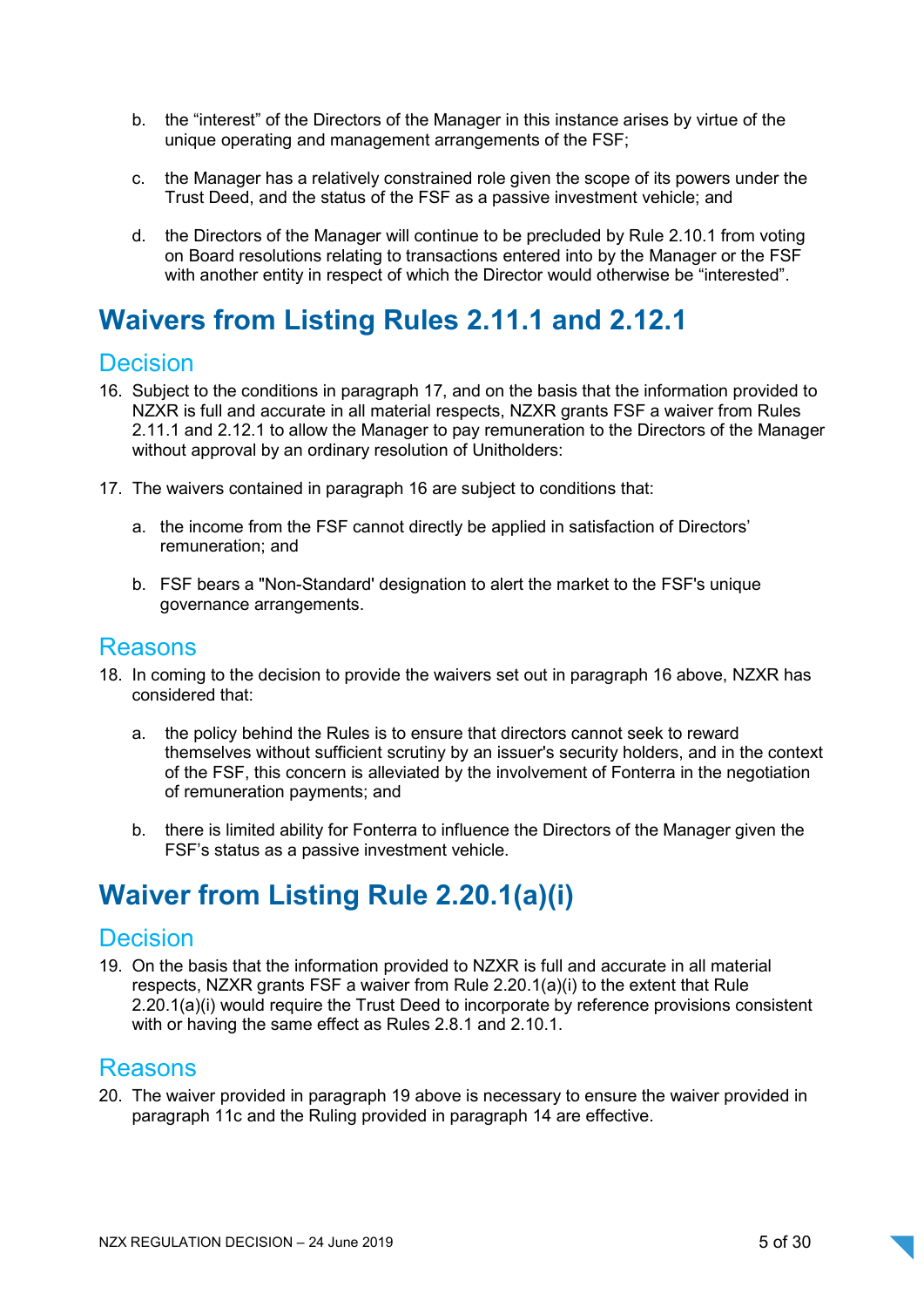## Ruling on Listing Rule 2.20.1(d)

## **Decision**

21. On the basis that the information provided to NZXR is full and accurate in all material respects, NZXR provides FSF a Ruling that the provisions contained in clause 4.5(c) of the Trust Deed contain a "contrary intention" for the purposes of Rule 2.20.1(d).

## Reasons

22. The Dairy Industry Restructuring Act 2001 (DIRA) establishes a legislative framework within which Fonterra must operate in relation to TAF. The Ruling provided in paragraph 21 ensures that a Ruling cannot be granted permitting an act under the Rules that would be contrary to DIRA.

## Waiver from Rule 3.13.1

## **Decision**

- 23. Subject to the conditions in paragraph 24, and on the basis that the information provided to NZXR is full and accurate in all material respects, NZXR grants FSF a waiver from Rule 3.13.1 to the extent it requires the Manager of FSF to release to the market details of any issue, acquisition or redemption of Units related to Daily Trading (as defined in Appendix One).
- 24. The waiver contained in paragraph 23 is subject to conditions that:
	- a. the Manager must give to NZX for release to the market details of the issues, acquisitions or redemptions related to the Daily Trading for a calendar month in the form as required under Rule 3.13.1, aggregating the information for each trading day to provide monthly totals;
	- b. notices required under paragraph 24(a) must be provided to NZX no later than on the first business day of the calendar month following the calendar month to which the notice relates, and every such notice must clearly be identified as a monthly allotment and redemption notice and include a reference that the notice is being made in reliance on this waiver and where a copy of the waiver is available;
	- c. should Daily Trading result in a Gross Movement in the number of Units of more than 1%, either positive or negative, in one day, the FSF must give to NZX for release to the market details of that day's issues, acquisitions or redemptions related to the Daily Trading, as would be otherwise be required by Rule 3.13.1 by no later than on the immediately following business day; and
	- d. every notice made under paragraph 24(a) must clearly be identified as a monthly allotment and redemption notice and include a reference that the notice is being made in reliance on this waiver and where a copy of the waiver is available.

## Reasons

- 25. In coming to the decision to provide the waiver in respect of Rule 3.13.1, NZXR has considered that:
	- a. the information under Rule 3.13.1 is generally required to inform investors of the dilutionary effect on their quoted securities when securities are issued, acquired or redeemed. The structure of the FSF is such that each Unit relates to the Economic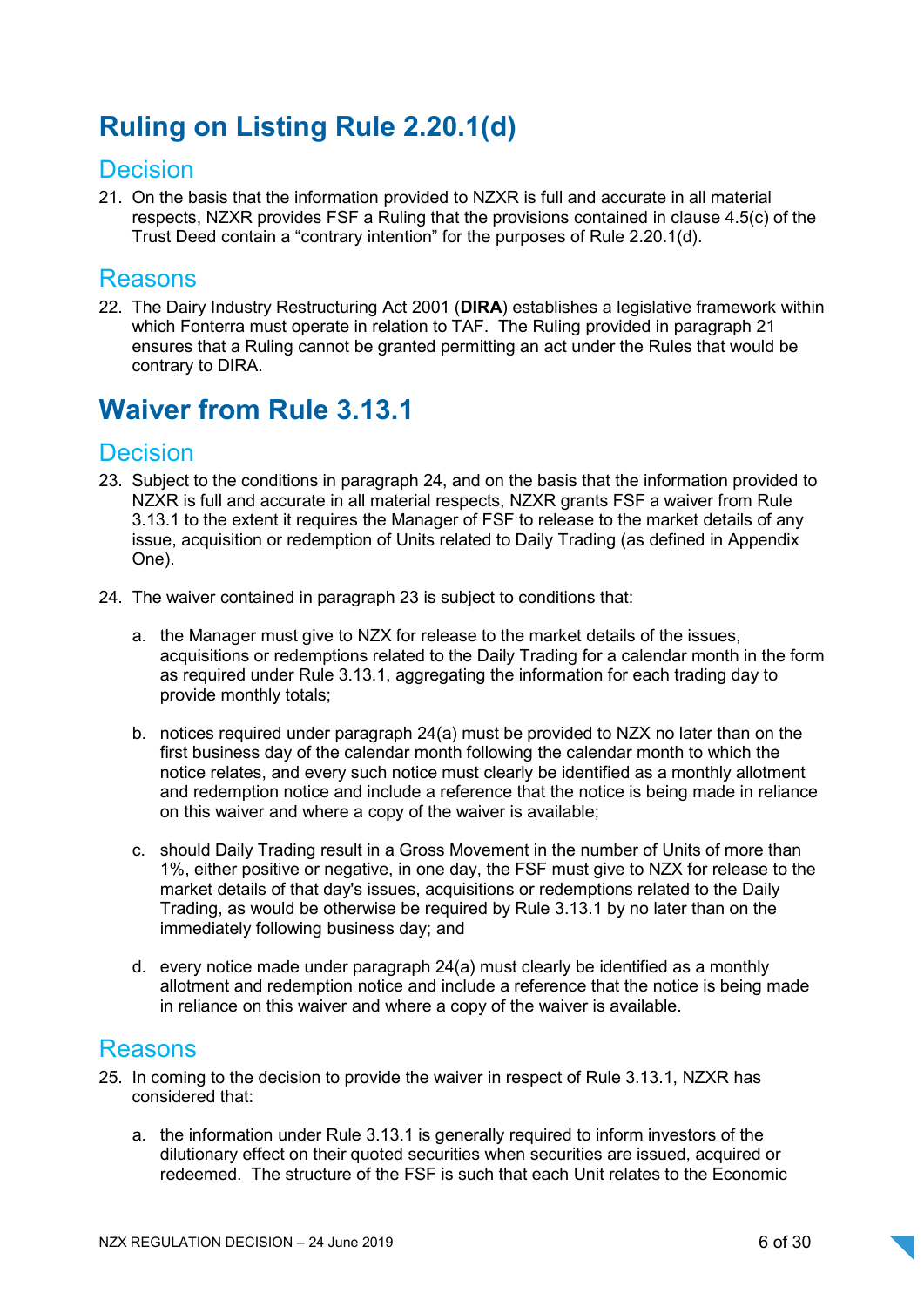Rights of a Fonterra share held in trust by the Custodian on behalf of the Trustee. Each Unit entitles the holder to these Economic Rights. While Daily Trading alters the number of Units, Daily Trading does not alter this one-for-one relationship between Units and the Economic Rights of Fonterra shares. Accordingly, Daily Trading does not have a dilutionary effect on the value of the Units and granting this waiver will not offend the policy behind Rule 3.13.1;

- b. the waiver is limited to Daily Trading only, and would not apply to other issues, acquisitions or redemptions of Units (for example, a bonus issue of Units as a result of a bonus issue in respect of Fonterra shares), which could affect the value of Units;
- c. in the absence of the waiver, notifications would need to be made on an almost daily basis, and any notifications of events which could have a dilutionary effect on the value of the Units may not be highlighted due to the high number of announcements, meaning the policy intention of this Rule would not be met;
- d. the average daily Gross Movement and average daily Net Movement in the number of Units as a result of Daily Trading is minimal, representing approximately 0.1% of the total number of Units currently on issue. The market is well aware that changes of this level can be expected due to the structure of the FSF. Should there be a substantial movement in the number of Units on issue during one trading day, the conditions of the waiver require that a notification, as otherwise required under Rule 3.13.1, be made to the market;
- e. the Manager considers, and NZXR agrees, that the Daily Trading information is generally not of any significant value to Unitholders (or Fonterra shareholders). Further, NZXR considers there will be no detrimental impact on Unitholders or Fonterra shareholders if they receive notifications in relation to Daily Trading on a monthly basis; and
- f. had FSF sought to List as an of Issuer of Fund Securities, Rule 3.13.2 would have exempted FSF from the Daily Trading notifications on a similar basis as the conditions of the waiver sought.

## Waiver from Listing Rule 4.1

## **Decision**

26. On the basis that the information provided to NZXR is full and accurate in all material respects, NZXR grants FSF a waiver from Rule 4.1 to allow the Manager of the FSF to issue Units as set out in the Trust Deed, to both permit an issue of Units to be made to a transferor of a Fonterra share as well as to minor issuances made by Fonterra, without the need for Unitholder approval.

## Reasons

- 27. In coming to the decision to provide the waiver in respect of Rule 4.1, NZXR has considered that:
	- a. the ability for the Manager of the FSF to issue Units in exchange for Fonterra shares is essential to the operation of TAF and this, together with reliance on the existing waiver, was clearly set out in the Offer Document; and
	- b. the Manager of the FSF may issue Units in order to mirror issues by Fonterra (for example if Fonterra was to undertake a bonus issue the FSF would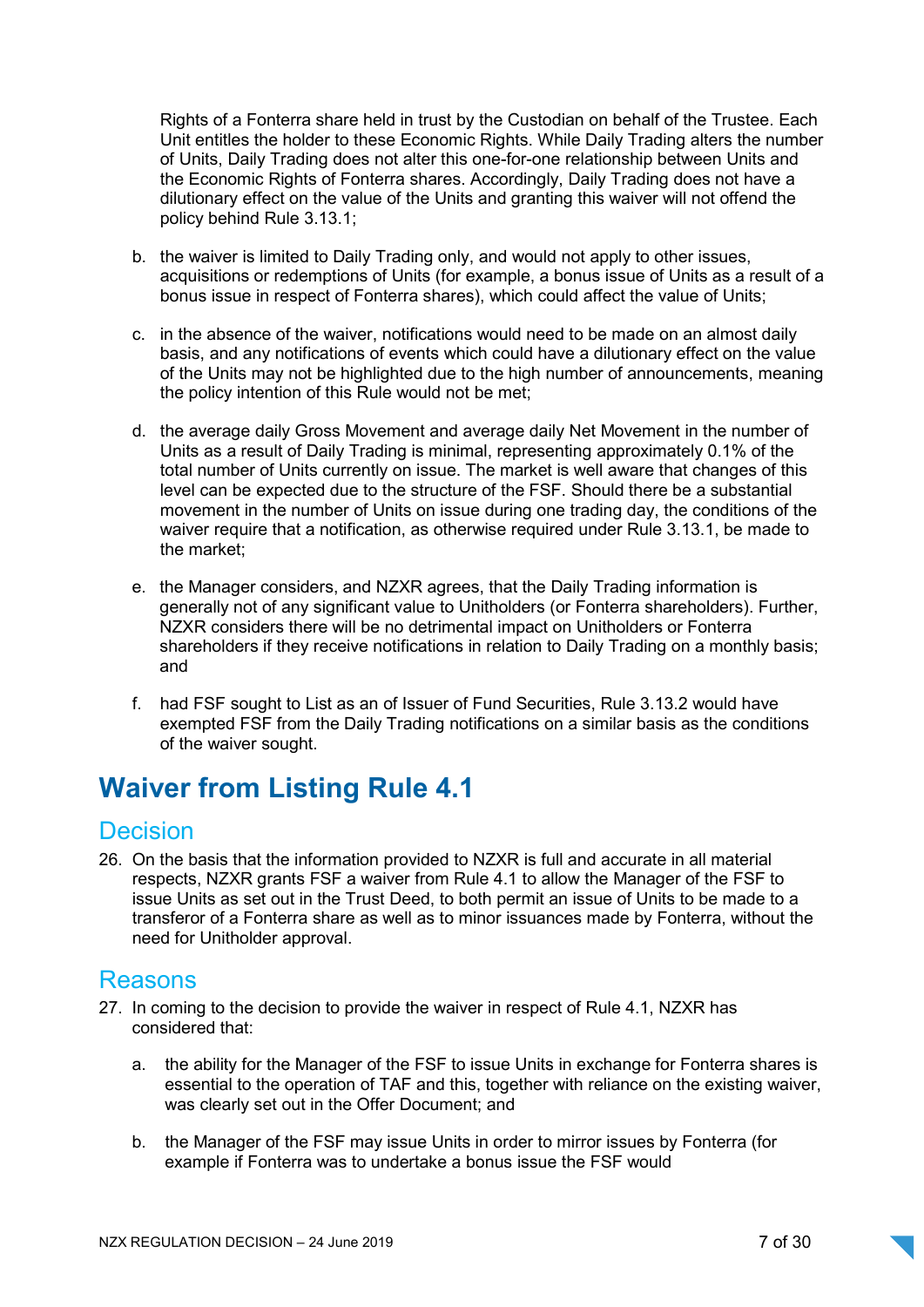contemporaneously undertake a bonus issue to preserve the one for one nature between Units and Fonterra shares); and

c. the Trust Deed prescribes the basis on which the FSF can issue Units.

## Waiver from Listing Rule 4.11.1

### Decision

28. On the basis that the information provided to NZXR is full and accurate in all material respects, NZXR grants FSF a waiver from Rule 4.11.1 in respect of the pricing of Units issued in accordance with the Trust Deed to reflect Fonterra shares transferred or issued to the Custodian.

### Reasons

29. In coming to the decision to provide the waiver in respect of Rule 4.11.1, NZXR considered that the Trust Deed sets out the provisions for the issue of Units, and the Manager has no discretion as to the pricing of the Units. Accordingly, the protection in Rule 4.11.1 is unnecessary.

## Waiver from Listing Rule 4.12

### **Decision**

30. On the basis that the information provided to NZXR is full and accurate in all material respects, NZXR grants FSF a waiver from Rule 4.12 to allow the Manager of the FSF to pass on any Benefit or Distribution (as defined in the Trust Deed) to Unitholders that Fonterra passes on to shareholders, as required by the Trust Deed.

### Reasons

- 31. In coming to the decision to provide the waiver in respect of Rule 4.12, NZXR considered that:
	- a. the distribution by the FSF of Benefits and Distributions to Unitholders as permitted by the Trust Deed to reflect those provided by Fonterra to shareholders is integral to the operation of TAF, the FSF and the FSM; and
	- b. the manner in which the FSF may distribute such Benefits was fully and accurately disclosed in the Offer Document which provides comfort that Unitholders are fully informed as to the non-application of Rule 4.12.

## Waiver from Listing Rules 4.14.1 and 4.14.2

## **Decision**

32. On the basis that the information provided to NZXR is full and accurate in all material respects, NZXR grants FSF a waiver from Rules 4.14.1 and 4.14.2 to the extent necessary to allow the Manager to redeem Units as required by the Trust Deed.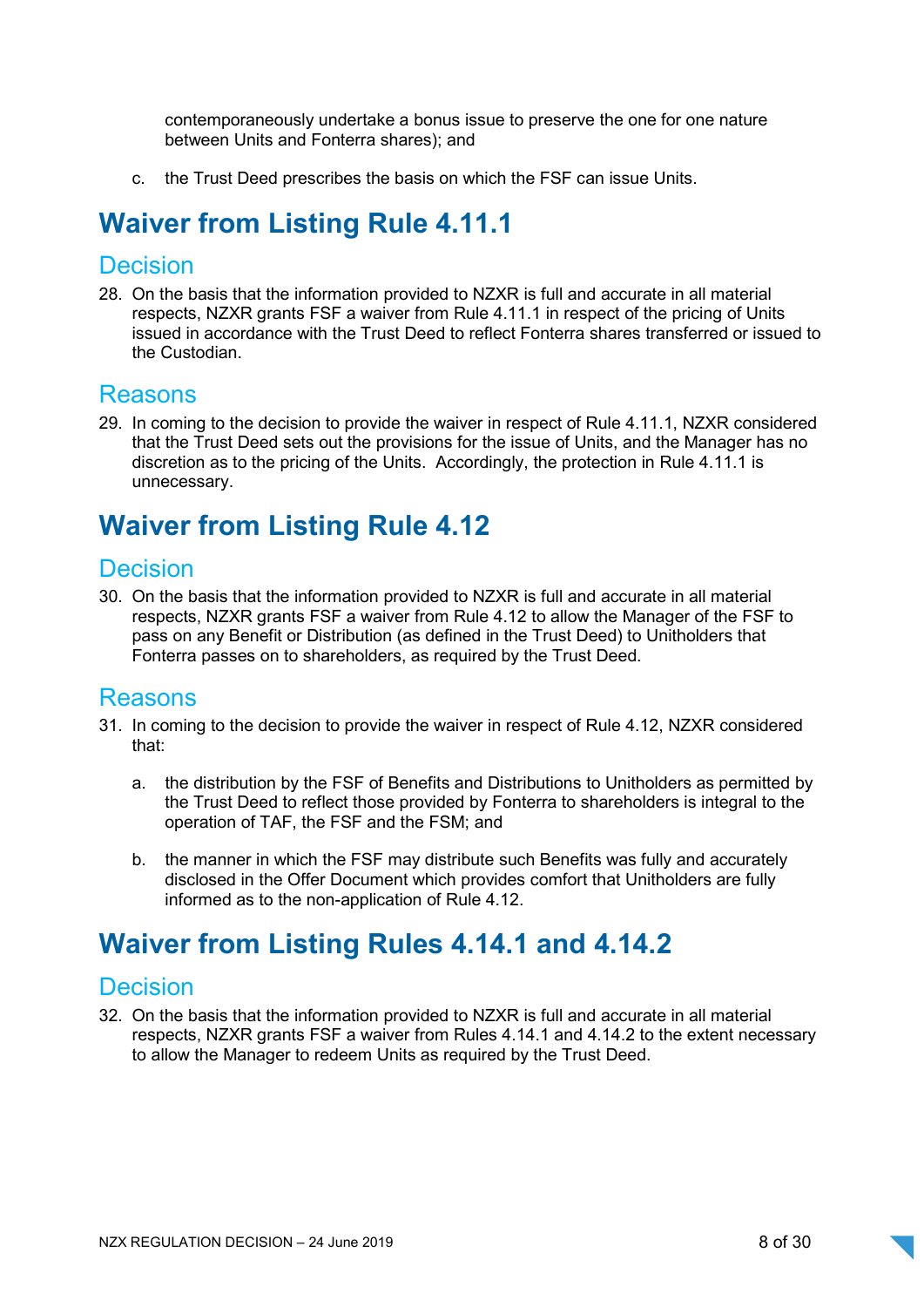## Reasons

- 33. In coming to the decision to provide the waivers in respect of Rules 4.14.1 and 4.14.2, NZXR considered that:
	- a. the ability for the Manager of FSF to redeem Units on the basis set on in the decision in paragraph 32 above is integral to the operation of TAF, the FSF and the FSM; and
	- b. the principles underlying TAF, as was clearly disclosed in the Offer Document, include that the FSF must match on a one-for-one basis the redemption of Units by Permitted Persons, with the Custodian transferring one Fonterra share in respect of each Unit redeemed to the relevant Permitted Person.

## Ruling on Listing Rule 5.1.1 and the definition of "Material Transaction"

### Decision

- 34. On the basis that the information provided to NZXR is full and accurate in all material respects, NZXR grants FSF a Ruling that each and any:
	- a. acquisition or disposition of Economic Rights of Shares in accordance with the Trust Deed; and
	- b. issue or redemption of Units in accordance with the Trust Deed;

are not a "series of linked or related transactions" for the purposes of Rule 5.1.1, and are not a "related series of transactions" for the purposes of the definition of "Material Transaction" in the Glossary of the Rules.

### Reasons

35. In coming to the decision to provide the Ruling in paragraph 34, NZXR considered that:

- a. the acquisition and disposition of Economic Rights and the issue and redemption of Units reflect the ordinary course of business of the FSF and the investment mandate of the FSF as prescribed in the Trust Deed;
- b. there is no necessary relationship between each issue of Units, redemption of Units or acquisition of Economic Rights - rather these are ongoing activities of the FSF; and
- c. a Related Party would be unable to influence the FSF's decision to issue or redeem Units or to acquire the Economic Rights as these activities are required to be conducted in the manner prescribed in the Trust Deed.

## Waivers from Listing Rules 5.1.1 and 5.2

### **Decision**

36. On the basis that the information provided to NZXR is full and accurate in all material respects, NZXR grants FSF a waiver from Rule 5.1 from the requirements in Rules 5.1 and 5.2 that respectively require shareholder approval for a major transaction or a Material Transaction with a Related Party, to allow the termination provisions of the Trust Deed to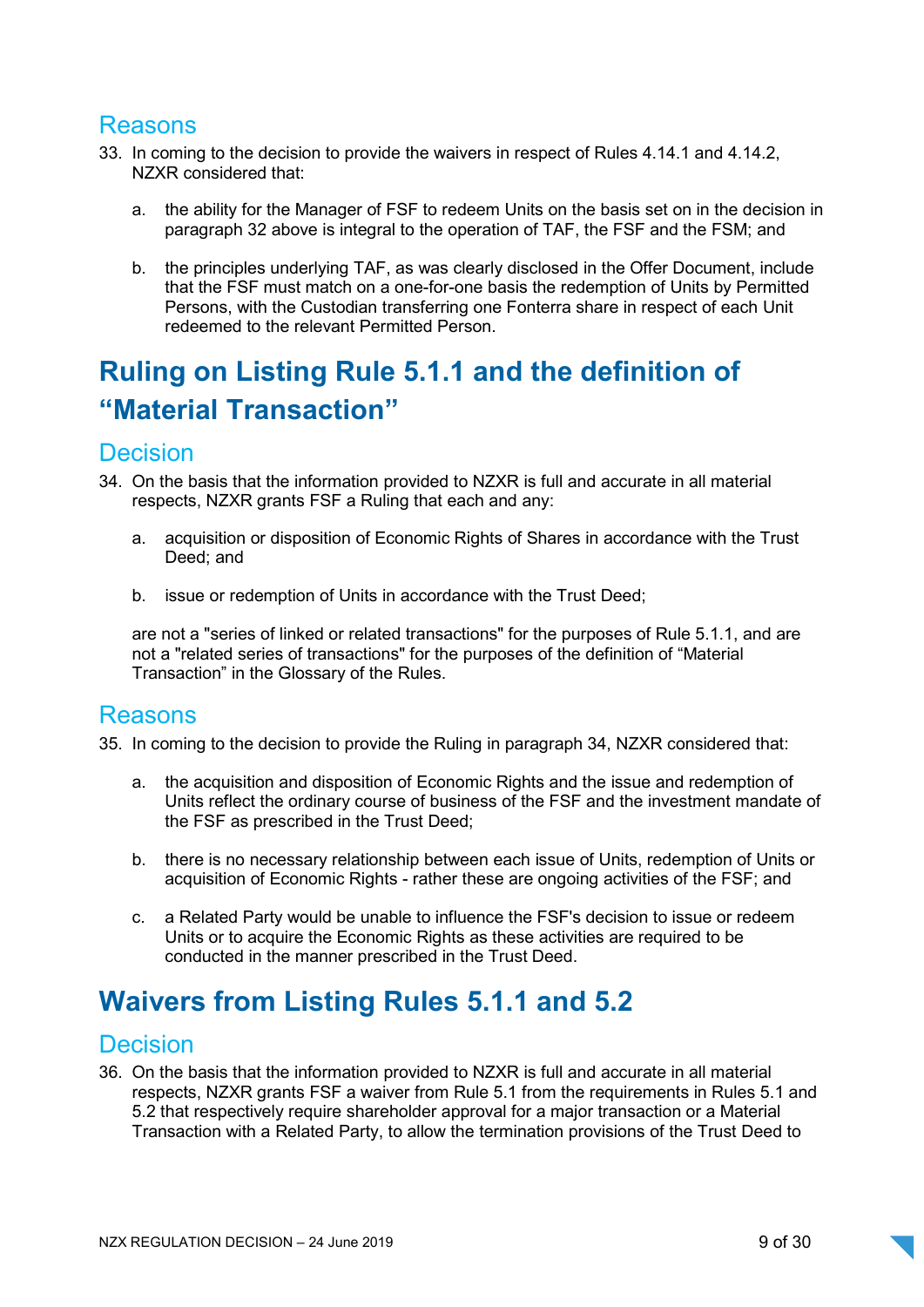operate as intended such that if the Fund is terminated, Fonterra or a nominee may acquire the Economic Rights held for the FSF or the Shares held for the Custodian.

### Reasons

- 37. In coming to the decision to provide the Ruling in paragraph 36, NZXR considered that:
	- a. the termination provisions in the Trust Deed were fully disclosed in the Offer Document and are a term of the Units;
	- b. the nature of the investments of the FSF are such that they cannot be freely held by other parties, and therefore to facilitate the termination of the FSF, it is likely that Fonterra or the nominee will be the purchaser; and
	- c. the mischief with which Rules 5.1.1 and 5.2 are concerned is not present if the FSF termination provisions are exercised.

## Approval under Listing Rule 8.1.6(b)

## **Decision**

- 38. Subject to the condition in paragraph 39, and on the basis that the information provided to NZXR is full and accurate in all material respects, NZXR grants FSF approval for the restrictions contained in the Trust Deed allowing the Manager to refuse to:
	- a. register a holding that would cause a Unitholder and its associates (other than Fonterra) to have a relevant interest (as that term is defined in the Financial Markets Conduct Act 2013) in more than 15% of Units on issue or voting rights, and may require a sell down if this level is exceeded; and
	- b. register a holding that would cause the FSF to become ineligible as a Portfolio Investment Entity or Foreign PIE, or would operate to threaten any such eligibility.
- 39. The approval contained in paragraph 38 is subject to the condition that FSF bears a Non-Standard designation to act as notification to the market of this matter.

### Reasons

- 40. In coming to the decision to provide the approval in paragraph 38, NZXR considered that:
	- a. the 15% ownership restriction was clearly disclosed in the Offer Document;
	- b. DIRA requires the Unitholder's consent to any change in the limit of Units that can be held by a person or entity. If Fonterra was unable to apply the ownership restriction this would amount to a change to the scope of the Fund which is a right attributed to the Fonterra Unit; and
	- c. it is appropriate to allow the Manager to refuse transfers that could cause the FSF's tax status to be negatively affected.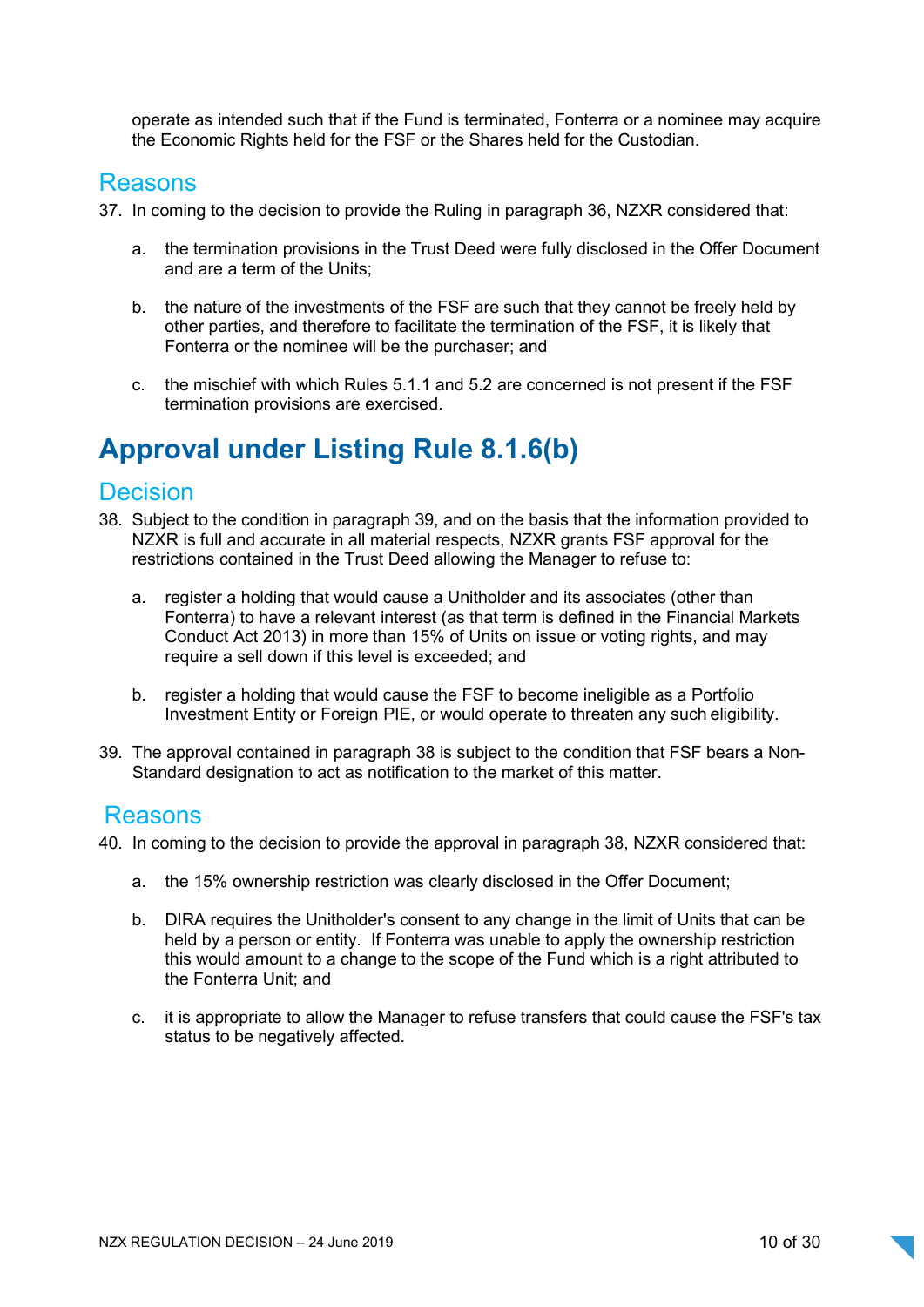## Ruling on Appendix 3

## **Decision**

41. On the basis that the information provided to NZXR is full and accurate in all material respects, NZXR grants FSF a Ruling that a transfer of Units to Fonterra will never be a Restricted Transfer for the purposes of Appendix 3 where section 161A of DIRA operates to prohibit Fonterra from exercising voting rights in respect of any Units that it holds.

## Reasons

42. In coming to the decision to provide the approval in paragraph 41, NZXR considered that it is inappropriate for the takeover provisions contained in Appendix 3 to apply to a Transfer of Units to Fonterra in the circumstance where DIRA prohibits Fonterra from voting those Units, as Fonterra will not be able to increase its control by virtue of such a Transfer.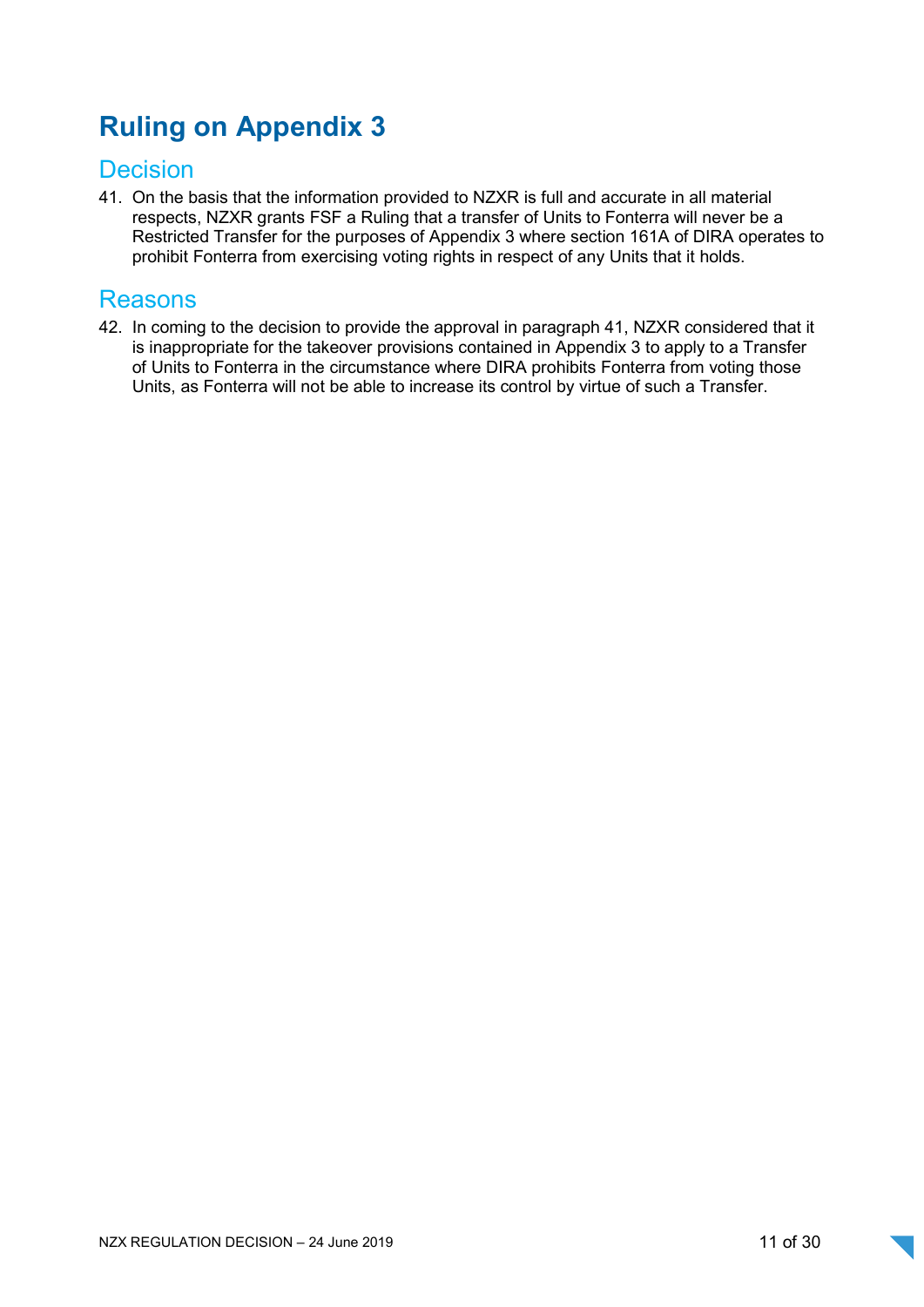## Appendix One

### **Background**

- 1. The Fonterra Shareholders' Funds (FSF) is a Listed Issuer with units quoted on the NZX Main Board and the Australian Securities Exchange (as a foreign exempt listing).
- 2. FSF is a unitised investment trust established as the "Authorised Fund" under the Fonterra Co- operative Group Limited (Fonterra) constitution. FSF is a managed investment scheme (MIS) under the Financial Markets Conduct Act 2013 (FMCA) and its Governing Document is the Fonterra Shareholders' Fund Trust Deed dated 23 October 2012, as amended from time to time (the Trust Deed). Units in the FSF (the Units), are "managed investment products" under the FMCA.
- 3. The purpose of the FSF is to enable members of the public to invest in the economic performance of Fonterra. The FSF also supports liquidity in the Fonterra Shareholders' Market (FSM), which is a private market operated by the NZX that allows farmer shareholders to trade shares in Fonterra (Shares) among themselves (Trading Among Farmers or TAF).
- 4. The trustee/supervisor of the FSF is The New Zealand Guardian Trust Company Limited (the Trustee).
- 5. The manager of the FSF is the FSF Management Company Limited (the Manager). The Manager is a wholly-owned subsidiary of Trustee Executors Limited (TEL) in accordance with the terms of a Shareholding Deed executed by the Manager, TEL and Fonterra on 23 October 2012.
- 6. Underlying the FSF are Shares held by Fonterra Farmer Custodian Limited (Custodian). The Custodian is owned by the trustees of the Fonterra Farmer Custodian Trust (FFCT). The Custodian has declared a trust in respect of the "Economic Rights" of the Shares it holds from time to time under the FSF arrangements in favour of the Trustee. The Economic Rights in a Share include, for example, the right to receive dividends paid on the Share. For each such Share held by the Custodian, the Manager is required to issue a Unit in the FSF. In this way, the FSF is designed to have the effect that each Unit on issue in the FSF will represent the Economic Rights derived from a single Share.
- 7. The trustees of the FFCT also hold a special unit (Fonterra Unit) that gives them certain rights to ensure the Trust Deed is not amended where such an amendment would have certain prescribed effects.
- 8. The Fonterra Unit and the TAF structure is recognised in the Dairy Industry Restructuring Act 2001 (DIRA).
- 9. The wider investment community is given the opportunity to invest in Units as follows:
	- a. Fonterra farmers who own Shares, the Custodian (on behalf of a registered volume provider (RVP)) and Fonterra (together Permitted Persons) can sell and transfer legal title to Shares to the Custodian.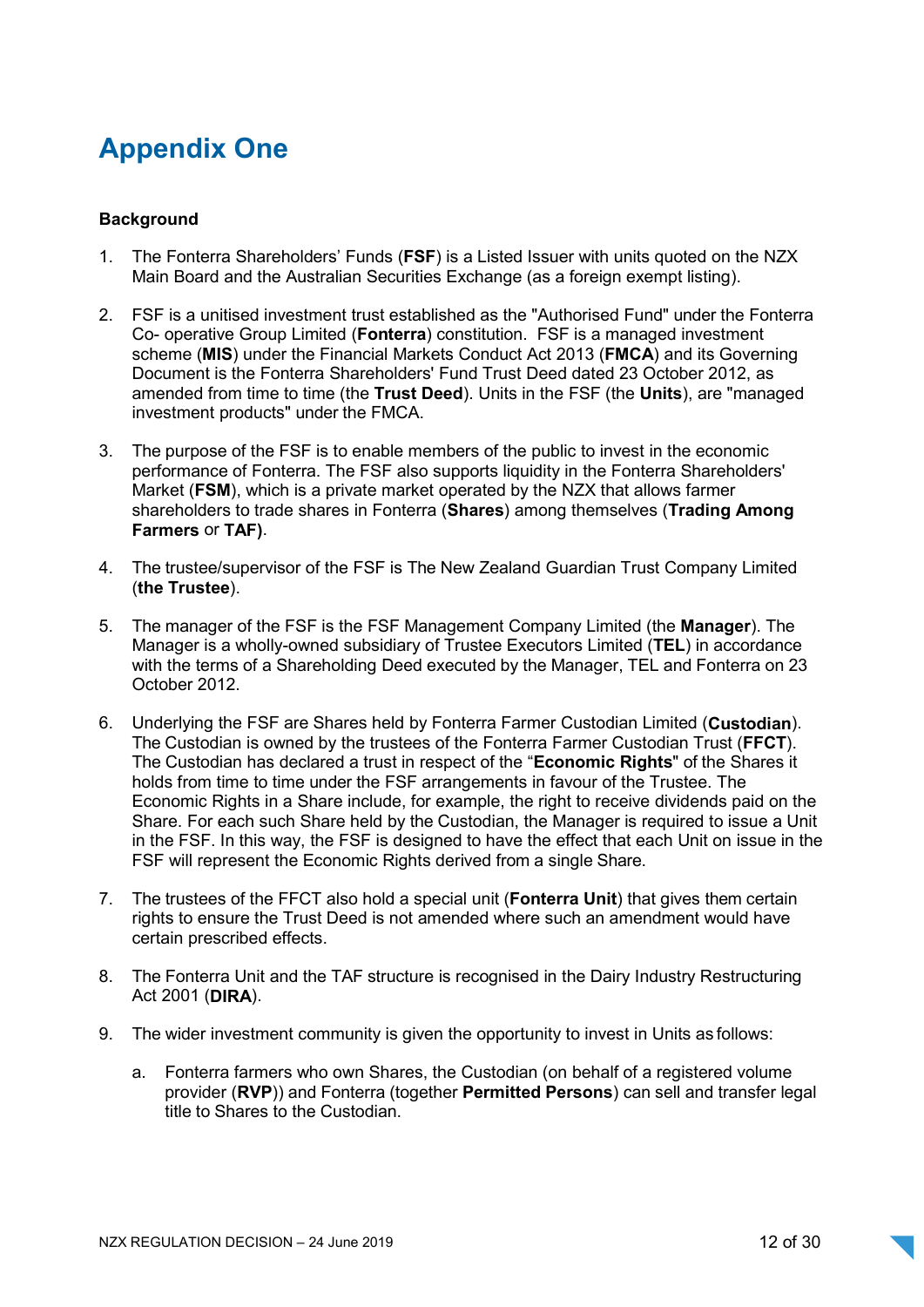- b. The FSF then issues an equal number of Units to the transferor of that Share (except where the transferor is Fonterra), and the transferor must, if they are a farmer shareholder, then sell that Unit on the NZX Main Board or the ASX to any person.
- c. Each Unit entitles the holder to the Economic Rights derived from the corresponding Share and can be traded further on the NZX Main Board and the ASX.
- d. The FSF structure has been designed with the intention that Shares and Units should trade at very similar prices and the RVP's role is to promote liquidity of trading in Units and Shares, and to seek to ensure that the traded prices of Units and Shares are aligned.
- e. Any Permitted Person may acquire Units on the FSF and require FSF to redeem those Units. Upon redemption of each Unit, the Custodian will transfer one Share to the relevant Permitted Person.
- f. This effective "exchange" of Units for Shares and vice versa promotes price convergence between Units and Shares which is critical to TAF.
- g. As a result of the above arrangements, Units are continuously allotted and redeemed (known as Daily Trading).
- 10. As the FSF is designed to track the performance of Shares, there is no investment discretion. Instead the FSF is a passive investment vehicle (i.e, it will not actively solicit Economic Rights or the redemption of Units except for the initial offer made in the course of establishment of the FSF). The key concept underpinning the FSF is a one-to-one correspondence between Shares and Units described above.

### Application for Ruling to deem Units as Equity Securities, and to List as an Issuer of Equity Securities

- 11. Due to the creation of a specific regime for MIS in the 1 January 2019 NZX Listing Rules (the **Rules**), certain requirements that apply to Issuers of Equity Securities would no longer apply to FSF if it were to transition to the Rules as an Issuer of Fund Securities.
- 12. Given the unique TAF structure, and the importance of the FSF to TAF and the FSM as outlined in the Background above, FSF wishes to continue to operate in the same manner that Unitholders are familiar with under the 1 October 2017 NZX Main Board and Debt Market Listing Rules (the old Rules), without affecting those of its Unitholders where their investment mandates only allow them to hold Units if FSF is an Issuer of Equity Securities, and to maintain a strong independent governance structure.
- 13. Accordingly, the Manager has sought a Ruling from NZXR that FSF Units be deemed Equity Securities, and has applied to List FSF as an Issuer of Equity Securities under Rule 1.1.2.

### Application for Ruling in relation to FSF's Governing Document

14. Subject to the Manager receiving NZXR's approval to List FSF as an Issuer of Equity Securities, there is potential for both FSF's Trust Deed and the Manager's constitution to be considered Governing Documents based on limbs (a) and (d) in the definition of Governing Document in the Glossary of the Rules. Accordingly, there may be unintended consequences such as the requirement for the Manager's constitution to incorporate certain provisions from the Rules that are inappropriate given FSF's structure.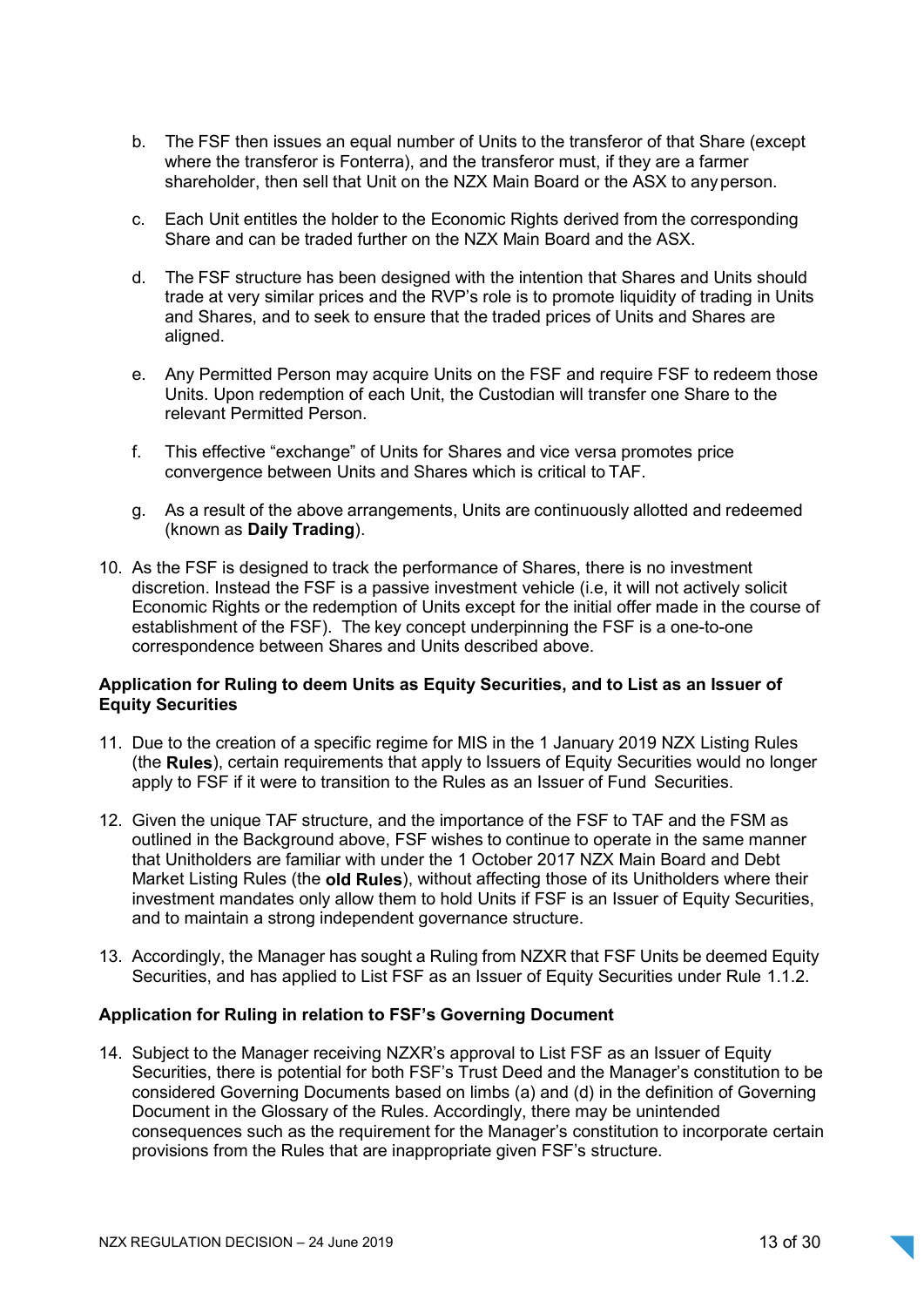15. The Manager has therefore sought clarification that for the purposes of the Rules, FSF's sole Governing Document is its Trust Deed.

#### Application for waivers from, or rulings in respect of, various requirements in the NZX Listing Rules

- 16. Due to the structure of FSF, certain requirements in the Rules that apply to Issuers of Equity Securities either cannot apply to FSF, or would create adverse effects.
- 17. The Manager considers that there have been no substantive policy changes between the old Rules in respect of which the existing waivers and rulings are granted, and the updated Rules that would impact on the decision.

### Listing Rules 2.3.1, 2.3.2, 2.7.1 and 2.8.1 – Appointment, Nomination, Rotation and Removal of Directors

- 18. The Trust Deed requires the Manager's constitution to provide for a fixed number of five directors, with three directors to be elected by Unitholders and two directors to be appointed and removed by Fonterra. This composition is inconsistent with the Rules. Accordingly, the Manager of FSF has sought waivers from:
	- a. Rules 2.3.1. and 2.3.2 to:
		- i. allow Fonterra to appoint two directors to the Board of the Manager even though Fonterra is not a Unitholder in the FSF, as permitted by clause 6.2 of the Manager's constitution; and
		- ii. allow a precondition to be imposed in respect of persons who may be nominated and appointed by Unitholders to fill three elected director positions, being that those candidates be "independent directors" for the purposes of the Rules, as required by clause 31.8(e) of the Trust Deed.

To ensure that the maximum number of director limits in the Trust Deed are not exceeded, clause 31.8(h) of the Trust Deed provides, and FSF wishes to carry forward, a rule that candidate(s) with the most votes will be appointed if more persons are standing to be elected/re-elected than available positions.

- b. Rule 2.7.1 to the extent that the Fonterra nominated directors are not subject to the obligation to not hold office (without re-election) past the third annual meeting following the director's appointment of 3 years, whichever is longer, so that the Fonterra appointed directors may only be removed by a direction from Fonterra in accordance with the constitution of the Manager.
- c. Rule 2.8.1 to the extent that Fonterra may remove its appointed directors from the Board of the Manager in accordance with the constitution of the Manager.
- 19. In support of the application, the Manager submitted that:
	- a. the Manager has a relatively constrained role given the scope of its powers under the Trust Deed, consistent with the FSF being a passive investment vehicle;
	- b. Fonterra has a stakeholder interest in the FSF, given that the FSF has been established to facilitate TAF, which was developed as a means for the reduction of Fonterra's redemption risk that existed under DIRA's requirement for open entry and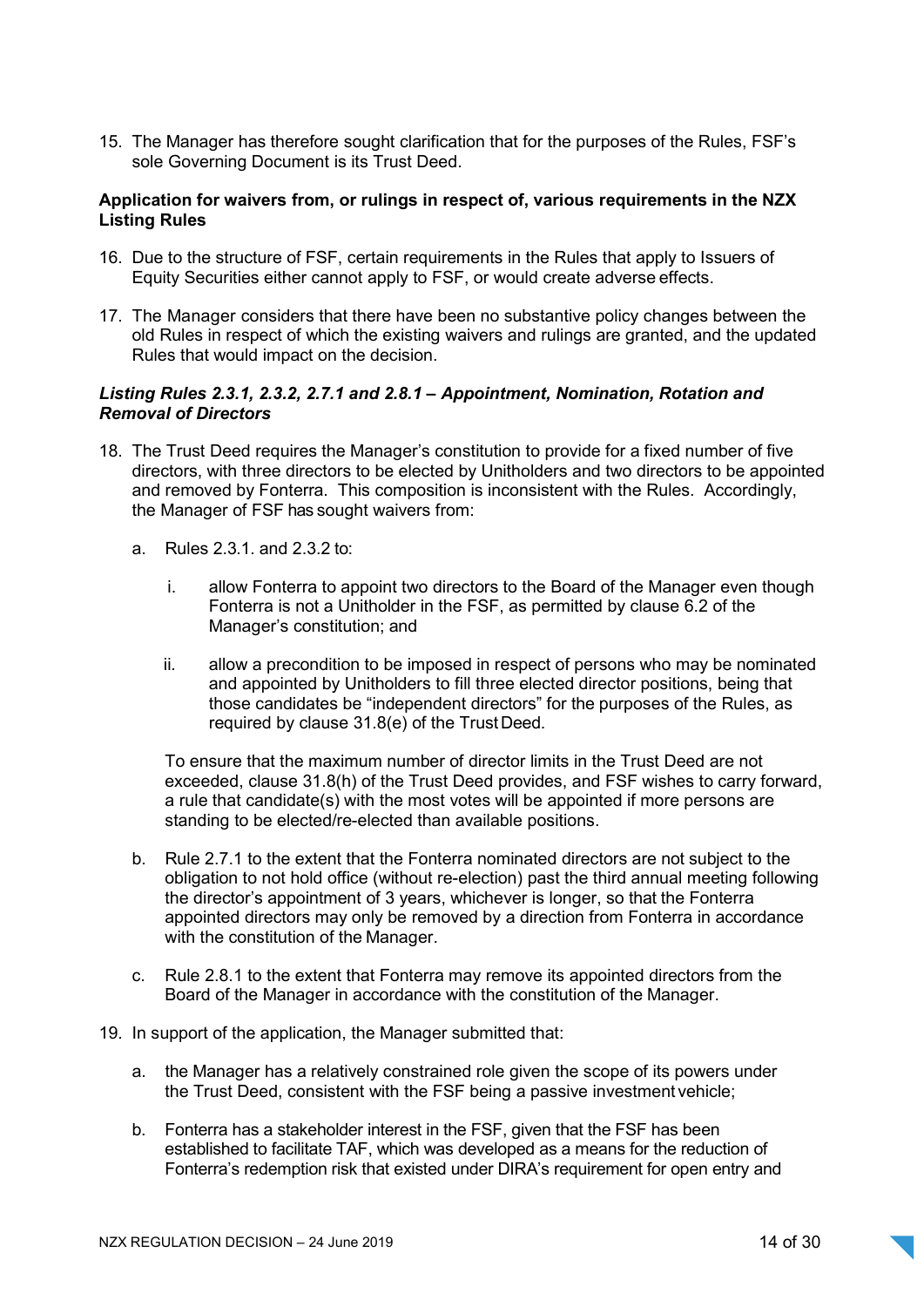exit. Fonterra's ability to appoint and remove two directors to the Manager is consistent with the policy behind Rule 2.4 that allows a stakeholder to appoint and remove directors to represent its interests;

- c. the requirement that all persons nominated by Unitholders be "independent" will ensure that the FSF has a minimum of three Independent Directors rather than a minimum of two as required by Rule 2.1.1(c), and this majority of Independent Directors provides an added protection to Unitholders. In addition, those Independent Directors are subject to rotation in accordance with Rule 2.7.1; and
- d. the FSF will need to comply with Rules 2.6 and 3.1 which will ensure the market has visibility of those persons appointed and removed as directors of the Manager.

#### Listing Rule 2.10.1 – Interested Directors

- 20. The Manager of FSF sought a Ruling that no Director of the Manager is "interested" in any matter, within the meaning assigned to that term in section 139 of the Companies Act 1993, merely because that person is a Director of the Manager.
- 21. In support of the application, the Manager submitted that:
	- a. section 139(c) of the Companies Act 1993 states that a director is interested in a transaction where the director is also a director of another party to, or person who will or may derive a material financial benefit from, a transaction. As the Directors of the Manager are also deemed to be Directors of the FSF, any transaction between the FSF and the Manager which causes the Manager to derive a material financial benefit will cause the Directors to be interested in the transaction and precluded from voting under Rule 2.10.1;
	- b. the Directors of the Manager will need to pass resolutions in connection with the operation of the FSF to enable the FSF to carry out its function and it would be unreasonable, and not in the interests of Unitholders, if the Directors of the Manager were not permitted to vote on such resolutions;
	- c. NZXR has confirmed that the policy underlying this Rule is to prevent situations arising whereby directors who have a vested interest in a transaction may authorise the entry into, or implementation of, matters that are detrimental to the interests of Unitholders as a result of that "interest";
	- d. the "interest" of the Directors of the Manager in this instance arises by virtue of the unique operating and management arrangement of the FSF;
	- e. the Manager has a relatively constrained role given the scope of its powers under the Trust Deed and the status of the FSF as a passive investment vehicle; and
	- f. the Directors of the Manager will continue to be precluded by Rule 2.10.1 from voting on Board resolutions relating to transactions entered into by the Manager or the FSF with another entity in respect of which the Director would be otherwise "interested".

### Listing Rules 2.11.1 and 2.12.1 – Director Remuneration

22. The Manager of FSF sought a waiver from the requirements in Rules 2.11.1 and 2.12.1 to allow the Manager to pay remuneration to the Directors of the Manager without approval by an ordinary resolution of Unitholders.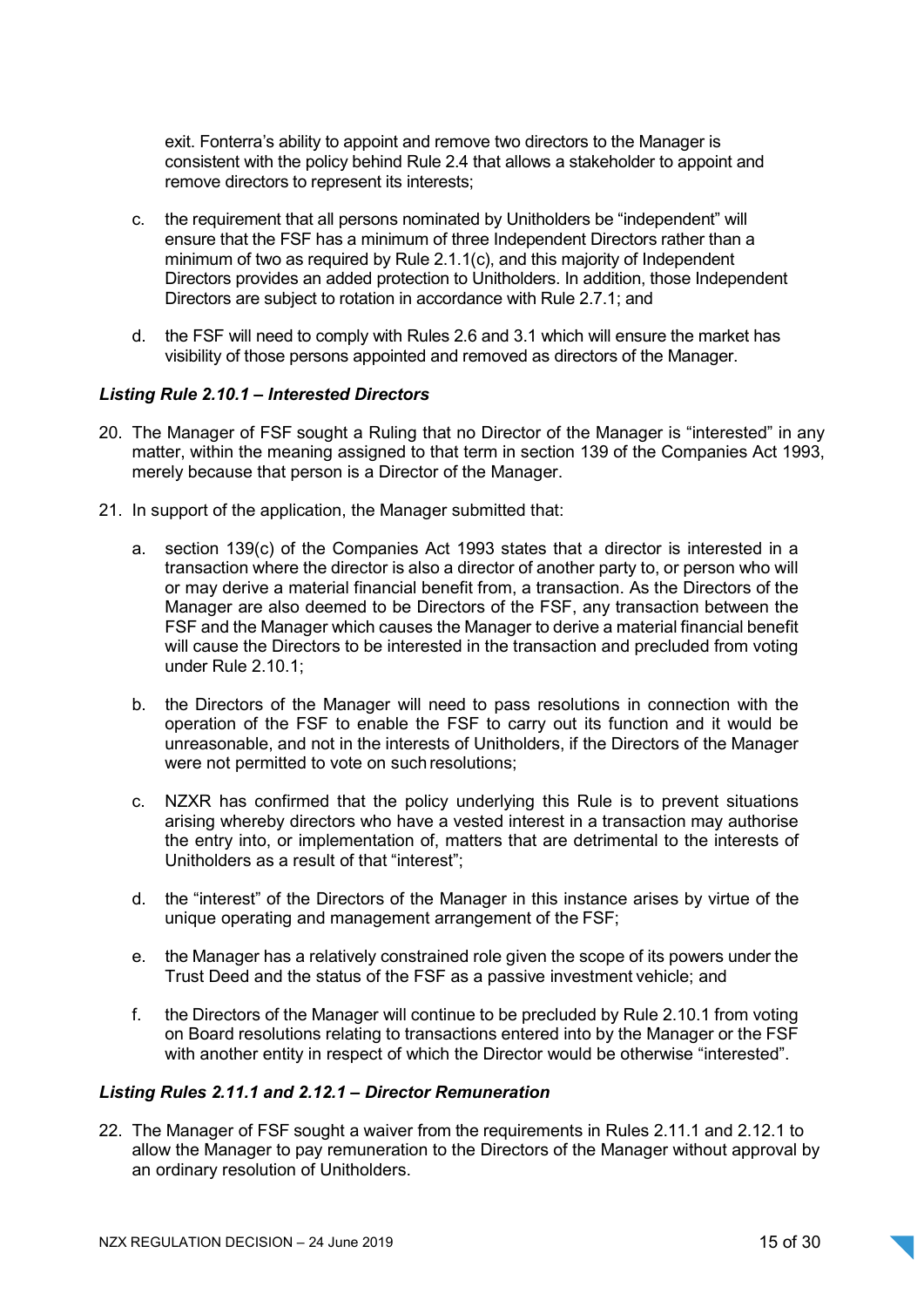- 23. In support of the application, the Manager submitted that:
	- a. the fees payable by Fonterra are de minimis in light of the business of Fonterra and it would be inconsistent to require Unitholder oversight of those fees where the other fees payable by Fonterra in respect of TAF do not require such oversight;
	- b. in the context of the FSF, the Manager and its Directors have a relatively constrained role given the scope of the Manager's powers under the Trust Deed;
	- c. as Fonterra ultimately pays the Manager's Directors' fees, it is appropriate for Fonterra to determine the amount of those fees;
	- d. NZX has confirmed the policy underlying these Rules is to ensure that directors cannot seek to reward themselves without sufficient scrutiny by an issuer's security holders and in the context of the FSF, this concern is alleviated by the involvement of Fonterra in the negotiation of remuneration payments; and
	- e. there is limited ability for Fonterra to influence the Directors of the Manager given the FSF's status as a passive investment vehicle.

### Listing Rule 2.20.1(a)(i) – Contents of Governing Document - Incorporation by reference

24. The Manager of FSF sought a waiver from Rule 2.20.1(a)(i) to the extent that Rule 2.20.1(a)(i) would require the Trust Deed (which falls within the definition of Governing Document under the Rules) to incorporate by reference provisions consistent with or having the same effect as Rules 2.8.1 and 2.10.1 (on the basis of the waivers sought above).

#### Listing Rule 2.20.1(d) – Contents of Governing Document

- 25. The Manager of FSF sought a Ruling confirming that the provisions in clause 4.5(c) of the Trust Deed constitute a "contrary intention" for the purposes of Rule 2.20.1(d).
- 26. Although clause 2.3 of the Trust Deed reflects Rule 2.20.1(d), it is expressed as being "subject to clause 4.5(b)".
- 27. Clause 4.5 of the Trust Deed provides for the FSF to issue Fonterra Units, to ensure that the Trust Deed is not amended or altered without the Unitholders' consent if such amendment or alteration would have the effect as noted in clause  $4.5(c)(i) - (v)$  of the Trust **Deed**
- 28. The DIRA establishes a legislative framework within which Fonterra must operate in relation to TAF and specifically legislates for the Fonterra Unit referred to as the "veto security" (refer section 161A).

#### Listing Rule 3.13.1 – Notices of issue of Financial Products

- 29. The Manager of FSF sought a waiver from Rule 3.13.1 to the extent it requires the FSF to release to the market details of any issue, acquisition or redemption of Units related to Daily Trading.
- 30. In support of the application, the Manager submitted that:
	- a. NZXR has confirmed that the information under the previous Rule is generally required to inform investors of the dilutionary effect on their quoted securities when securities are issued, acquired or redeemed. The structure of the FSF is such that each Unit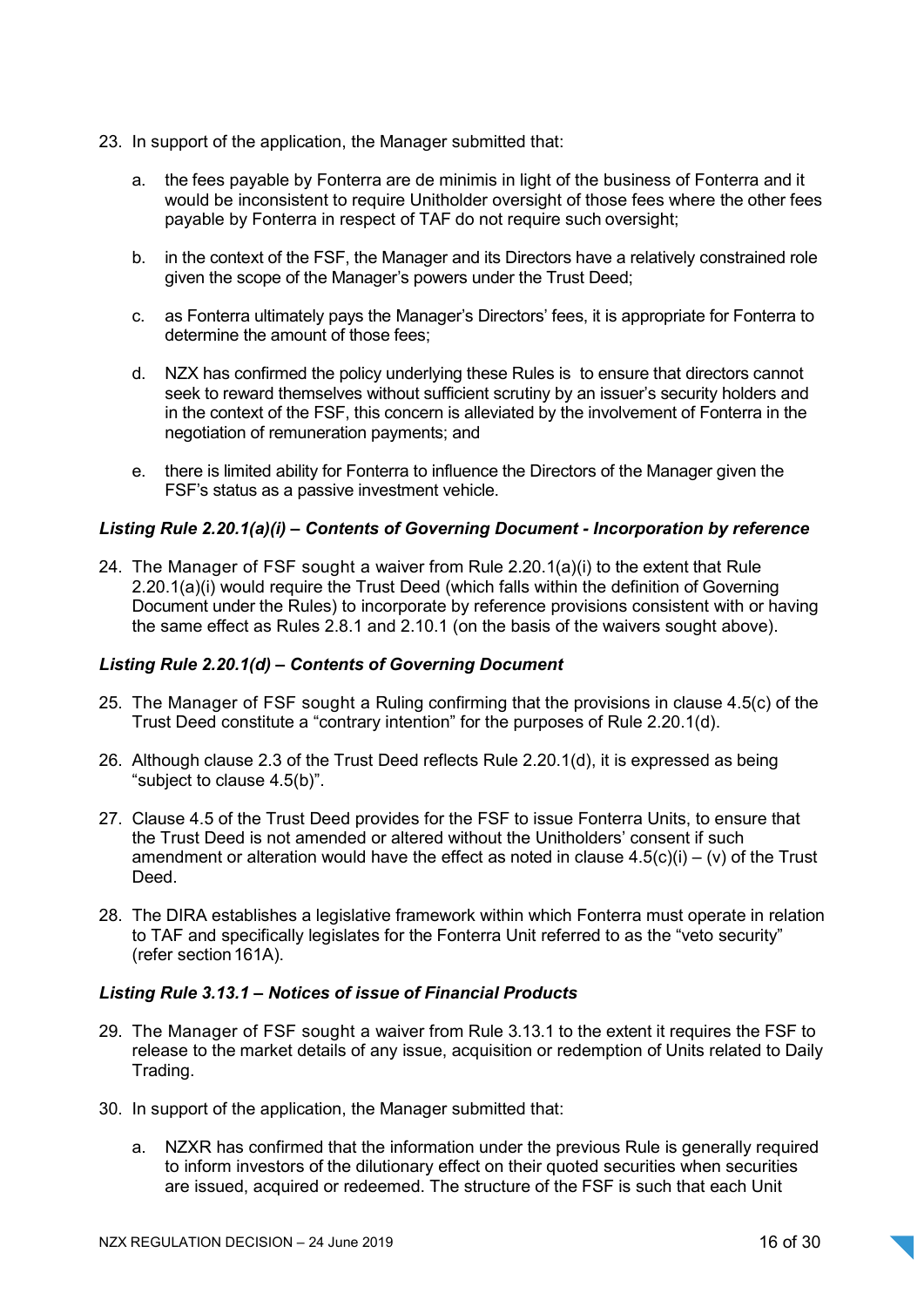issued by FSF relates to the Economic Rights of a Fonterra share held in trust by the Custodian on behalf of the Trustee. Each Unit entitles the holder to these Economic Rights. While Daily Trading alters the number of Units, Daily Trading does not alter this one-for-one relationship between Units and the Economic Rights of Fonterra shares. Accordingly, Daily Trading does not have a dilutionary effect on the value of the Units and granting this waiver will not offend the policy behind Rule 3.13.1;

- b. the waiver would be limited to Daily Trading only, and would not apply to other issues, acquisitions or redemptions of Units (for example, a bonus issue of Units as a result of a bonus issue in respect of Fonterra shares), which could affect the value of Units;
- c. in the absence of the waiver, notifications would need to be made on an almost daily basis, and any notifications of events which could have a dilutionary effect on the value of the Units may not be highlighted due to the high number of announcements, meaning the policy intention of this Rule would not be met;
- d. the average daily Gross Movement and average daily Net Movement in the number of Units as a result of Daily Trading is minimal, representing approximately 0.1% of the total number of Units currently on issue. The market is well aware that changes of this level can be expected due to the structure of the FSF. Should there be a substantial movement in the number of Units on issue during one trading day the conditions of the waiver require that a notification, as otherwise required under Rule 3.13.1, be made to the market; and
- e. the Daily Trading information is generally not of any significant value to Unitholders (or Fonterra shareholders). Further, there will be no detrimental impact on Unitholders or Fonterra shareholder if they receive notifications in relation to Daily Trading on a monthly basis.

### Listing Rule 4.1 - Issue of Equity Securities

- 31. The Manager of FSF sought a waiver from Rule 4.1 to allow the FSF to issue Units as set out in the Trust Deed, to both permit an issue of Units to be made to a transferor of a Fonterra share as well as to minor issuances made by Fonterra, without the need for Unitholder approval.
- 32. In support of the application, the Manager submitted that:
	- a. the ability for the FSF to issue Units in exchange for Fonterra shares is essential to the operation of TAF and this, together with reliance on the existing waiver, was clearly set out in the Offer Document; and
	- b. the FSF may issue Units in order to mirror issues by Fonterra (for example if Fonterra was to undertake a bonus issue, the FSF would contemporaneously undertake a bonus issue to preserve the one-for-one nature between Units and Fonterra shares).

### Listing Rule 4.11 – Pricing of Unit issues

- 33. The Manager of FSF sought a waiver from Rule 4.11.1 in respect of the pricing of Units issued in accordance with the Trust Deed to reflect Fonterra shares transferred or issued to the Custodian.
- 34. In support of the application, the Manager submitted that as fully and accurately disclosed in the Offer Document, the Trust Deed sets out the provisions for the issue of Units and the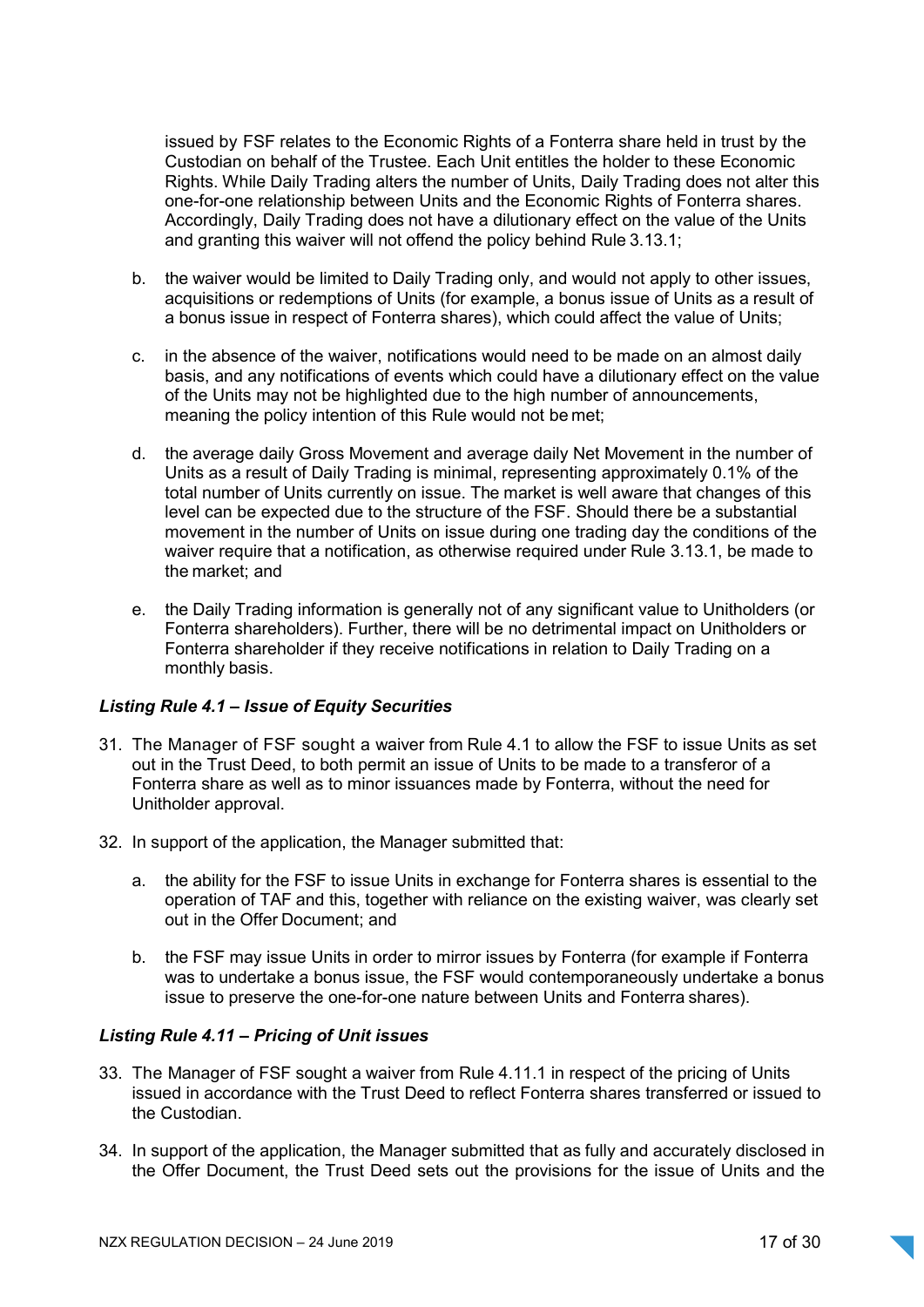Manager has no discretion as to the pricing of the Units. Accordingly, the protection in Rule 4.11.1 is unnecessary.

### Listing Rule 4.12 – Entitlement to Third Party financial products

- 35. The Manager of FSF sought a waiver from the requirement in Rule 4.12 that the Securities of a third party not be created or conferred other than in compliance with Rule 4.1 to the extent necessary to allow the FSF to pass on any Benefit or Distribution (as defined in the Trust Deed) to Unitholders that Fonterra passes on to shareholders, as required by the Trust Deed.
- 36. In support of the application, the Manager submitted that:
	- a. the distribution by the FSF of Benefits and Distributions to Unitholders as permitted by the Trust Deed to reflect those provided by Fonterra to shareholders is integral to the operation of TAF, the FSF and the FSM; and
	- b. the manner in which the FSF may distribute such Benefits was fully and accurately disclosed in the Offer Document which provides comfort that Unitholders are fully informed as to the non-application of Rule 4.12.

#### Listing Rules 4.14.1 and 4.14.2 – Redemption of Units

- 37. The Manager of FSF sought a waiver from Rules 4.14.1 and 4.14.2 to the extent necessary to allow the FSF to redeem Units as required by the Trust Deed.
- 38. In support of the application, the Manager submitted that the principles underlying TAF, as clearly disclosed in the Offer Document, include that the FSF must match on a one-for one basis the redemption of Units by Permitted Persons, with the Custodian transferring one Fonterra share in respect of each Unit redeemed to the relevant Permitted Person.

#### Listing Rule 5.1.1 and definition of "Material Transaction"

- 39. The Manager of FSF sought a Ruling for the purposes of Rule 5.1.1 and the definition of "Material Transaction" that the acquisition or disposal of Economic Rights, and the issue or redemption of Units, in accordance with the Trust Deed are not "a related series of transactions" for the purposes of Rule 5.1.1 and the definition of "Material Transaction".
- 40. In support of the application, the Manager submitted that:
	- a. the acquisition and disposition of Economic Rights and the issue and redemption of Units reflect the ordinary course of business of the FSF and the investment mandate of the FSF as prescribed in the Trust Deed;
	- b. there is no necessary relationship between each issue of Units, redemption of Units or acquisition of Economic Rights – rather these are ongoing activities of the FSF; and
	- c. a Related Party would be unable to influence the FSF's decision to issue or redeem Units or to acquire the Economic Rights as these activities are required to be conducted in the manner prescribed in the Trust Deed.

#### Listing Rules 5.1.1 and 5.2 – Major Transactions and Related Party Transactions

41. The Manager of FSF sought a waiver from the requirements in Rules 5.1.1 and 5.2 to seek Unitholder approval to allow the FSF to dispose of its assets as permitted by the termination provisions of the Trust Deed.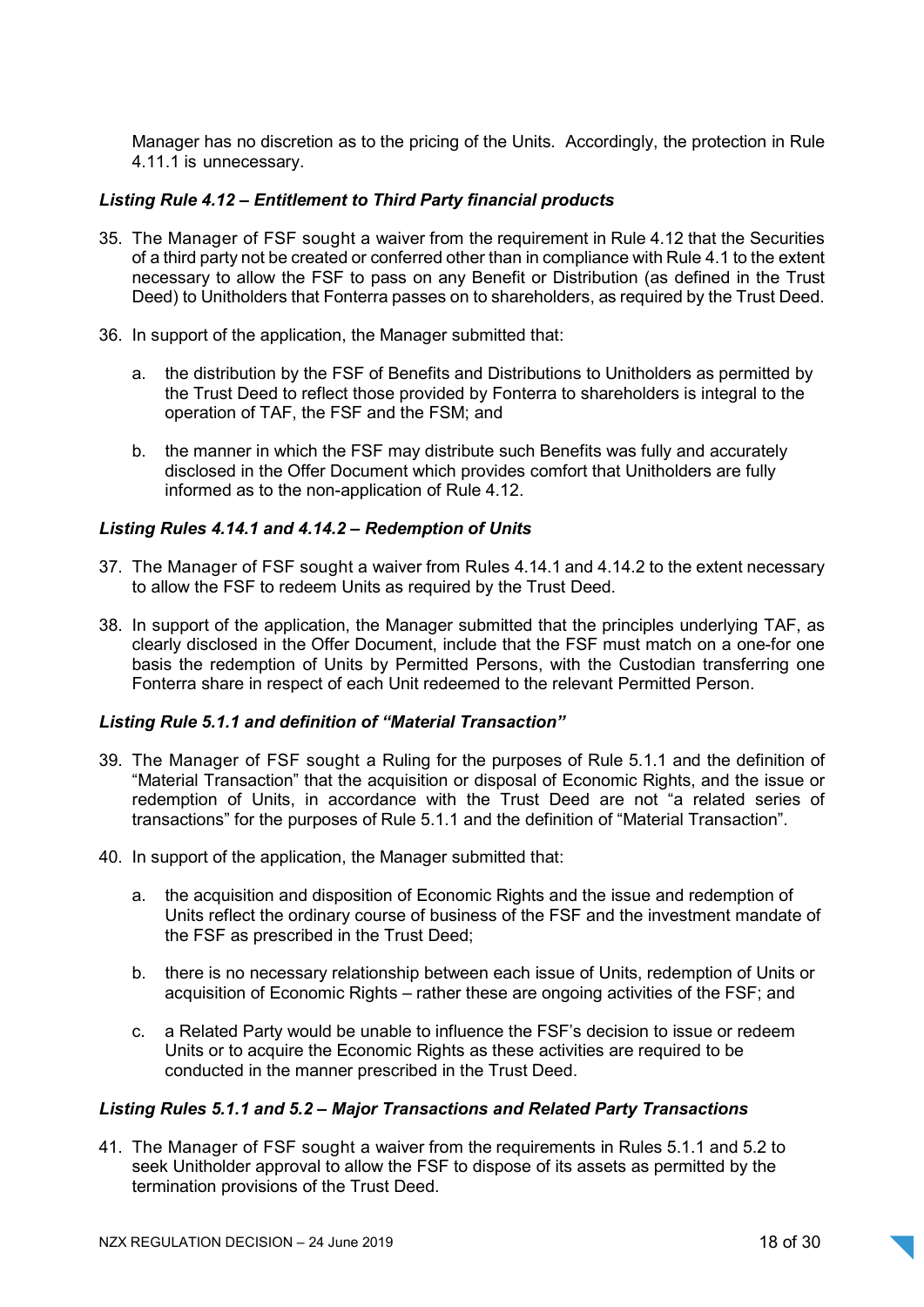- 42. In support of the application, the Manager submitted that:
	- a. the termination provisions in the Trust Deed were fully disclosed in the Offer Document and are a term of the Units;
	- b. the nature of the investments of the FSF are such that they cannot be freely held by other parties and therefore to facilitate the termination of the FSF it is likely that Fonterra or the nominee will be the purchaser;
	- c. NZXR confirmed in respect of the existing waiver that the mischief with which Rules 5.1.1 and 5.2 are concerned is not present if the FSF termination provisions are exercised.

#### Listing Rule 8.1.6(b) – Transfer restrictions

- 43. The Manager of FSF sought approval under Rule 8.1.6(b) to allow provisions restricting the transfer of relevant interests if that transfer would:
	- a. cause a Unitholder (together with its associates) other than Fonterra to hold or have an interest in more than 15% of Units on issue or voting rights, and may require a sell down if this level is exceeded (clause 6.1 of the Trust Deed); and
	- b. cause or threaten to cause the Trust [or the FSF] to become ineligible to be a Portfolio Investment Entity or Foreign Investment PIE (clause 7.7 of the Trust Deed).
- 44. In support of the application, the Manager submitted that the above restrictions were accurately described in the Offer Document, and the FSF currently bears a Non-Standard designation to act as notification to the market of this matter.

### Appendix 3 – Takeover Provisions

- 45. The Manager of FSF sought a Ruling that a transfer of Units to Fonterra will never be a Restricted Transfer for the purposes of Appendix 3 because section 161A of DIRA prohibits Fonterra from exercising voting rights in respect of any Units that it holds, so Fonterra would not be able to increase its control by virtue of such a transfer.
- 46. In support of the application, the Manager submitted that:
	- a. although a transfer of Units to Fonterra could result in a change in the voting control of the remaining Unitholders, this would not result in a Restricted Transfer in respect of those Unitholders because the effective increase in the voting rights of the Unitholders would be "involuntary and occasioned by the action of another party" (i.e, Fonterra);
	- b. the takeover provisions contained in Appendix 3 have been incorporated into the Trust Deed and will otherwise apply to Unitholders who are insiders other than Fonterra, when a Unitholder effects a Restricted Transfer; and
	- c. Clause 6.1 of the Trust Deed imposes a restriction on any person (other than Fonterra) holding or having an interest in more than 15% of the Units on issue or the Voting Rights and Rule 4.13 will apply.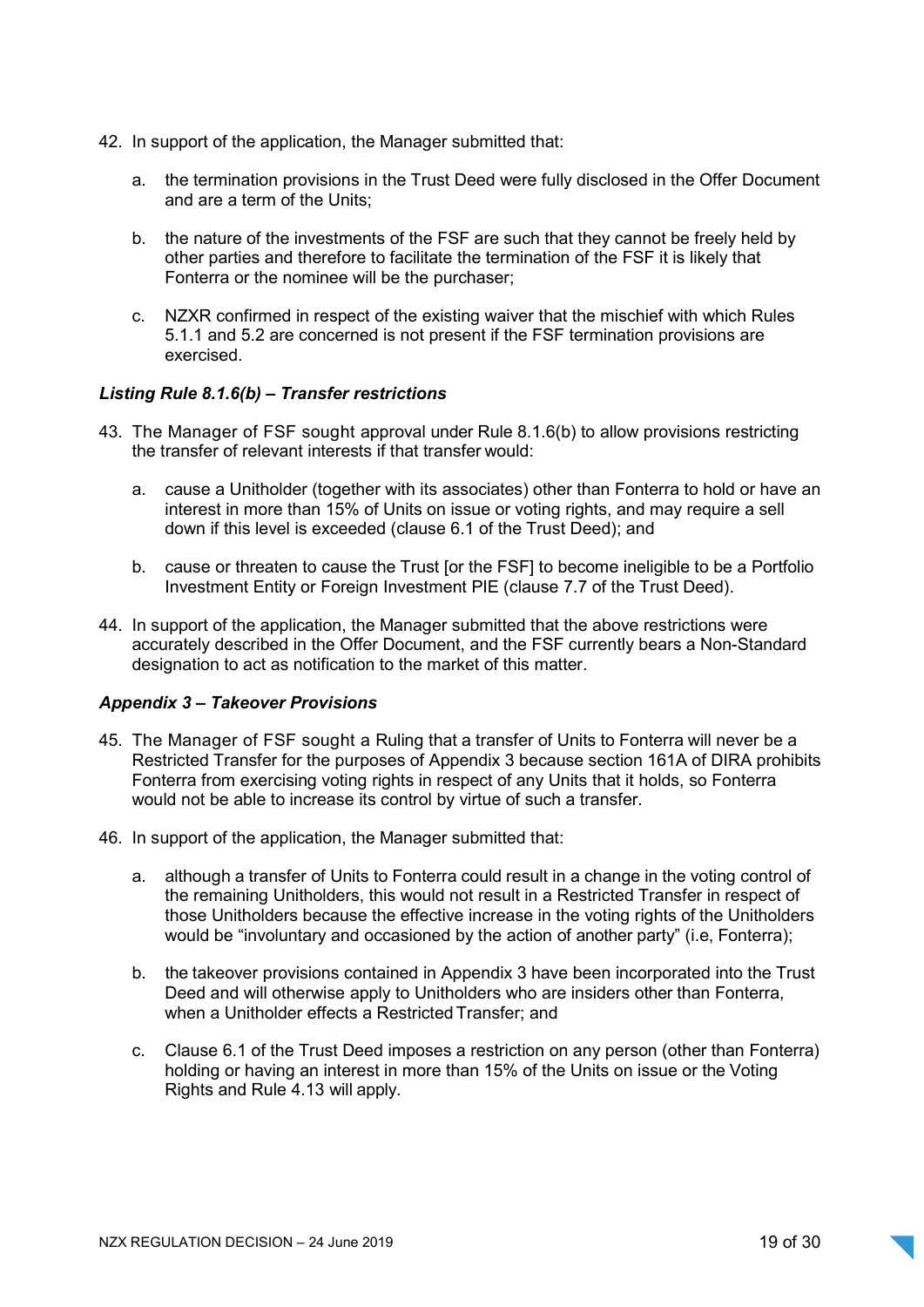## Appendix Two

| <b>Definitions</b>                    |                                                                                                                                                                                                                                                                                                                          |                                                                                                                                                                                                                                                                                                                                                                                                                      |
|---------------------------------------|--------------------------------------------------------------------------------------------------------------------------------------------------------------------------------------------------------------------------------------------------------------------------------------------------------------------------|----------------------------------------------------------------------------------------------------------------------------------------------------------------------------------------------------------------------------------------------------------------------------------------------------------------------------------------------------------------------------------------------------------------------|
| <b>Equity Security</b>                | has the meaning given in sections 8(2) and 8(5) of the FMC Act and also<br>includes a Right, subject to NZX's sole discretion to declare, by way of a<br>Ruling, a Financial Product to be, or not to be, an Equity Security (and<br>includes any Fund Security deemed to be an Equity Security under Rule<br>$1.1.2$ ). |                                                                                                                                                                                                                                                                                                                                                                                                                      |
| <b>Fund Security</b>                  | means a "managed investment product" as defined in sections 8(3) and<br>8(5) of the FMC Act in relation to a Managed Investment Scheme, subject<br>to NZX's sole discretion to declare, by way of a Ruling, a Financial Product<br>to be, or not to be, a Fund Security.                                                 |                                                                                                                                                                                                                                                                                                                                                                                                                      |
| <b>Material</b><br><b>Transaction</b> | means a transaction, or a related series of transactions, whereby an Issuer:                                                                                                                                                                                                                                             |                                                                                                                                                                                                                                                                                                                                                                                                                      |
|                                       | (a)                                                                                                                                                                                                                                                                                                                      | buys, acquires, gains, leases (as lessor or lessee), sells or<br>otherwise disposes of, assets having an Aggregate Net Value above<br>10% of the Issuer's Average Market Capitalisation,                                                                                                                                                                                                                             |
|                                       | (b)                                                                                                                                                                                                                                                                                                                      | issues its own Financial Products, or acquires its own Equity<br>Securities, having a market value above 10% of the Issuer's<br>Average Market Capitalisation (except where Rule 4.5 applies or in<br>the case of an issue of Debt Securities, in which case only the<br>market value of Financial Products being issued to any Related<br>Party or to any Employees of the Issuer are to be taken into<br>account), |
|                                       | (c)                                                                                                                                                                                                                                                                                                                      | borrows, lends, pays or receives money, or incurs an obligation of<br>an amount above 10% of the Average Market Capitalisation of the<br>Issuer (except in the case of an issue of Debt Securities, in which<br>case only the nominal amount of Debt Securities being issued to<br>any Related Party or to any Employees of the Issuer are to be taken<br>into account),                                             |
|                                       | (d)                                                                                                                                                                                                                                                                                                                      | enters into any guarantee, indemnity, underwriting, or similar<br>obligation, or gives any security, which could expose the Issuer to<br>liability above 10% of the Average Market Capitalisation of the<br>Issuer,                                                                                                                                                                                                  |
|                                       | (e)                                                                                                                                                                                                                                                                                                                      | provides or obtains any services (including the underwriting of<br>Financial Products or services as an Employee) where the gross<br>cost to the Issuer in any financial year is likely to exceed an amount<br>equal to 1% of the Average Market Capitalisation of the Issuer, or                                                                                                                                    |
|                                       | (f)                                                                                                                                                                                                                                                                                                                      | undertakes an amalgamation, except for amalgamations of a wholly<br>owned Subsidiary with another wholly owned Subsidiary or with the<br>Issuer.                                                                                                                                                                                                                                                                     |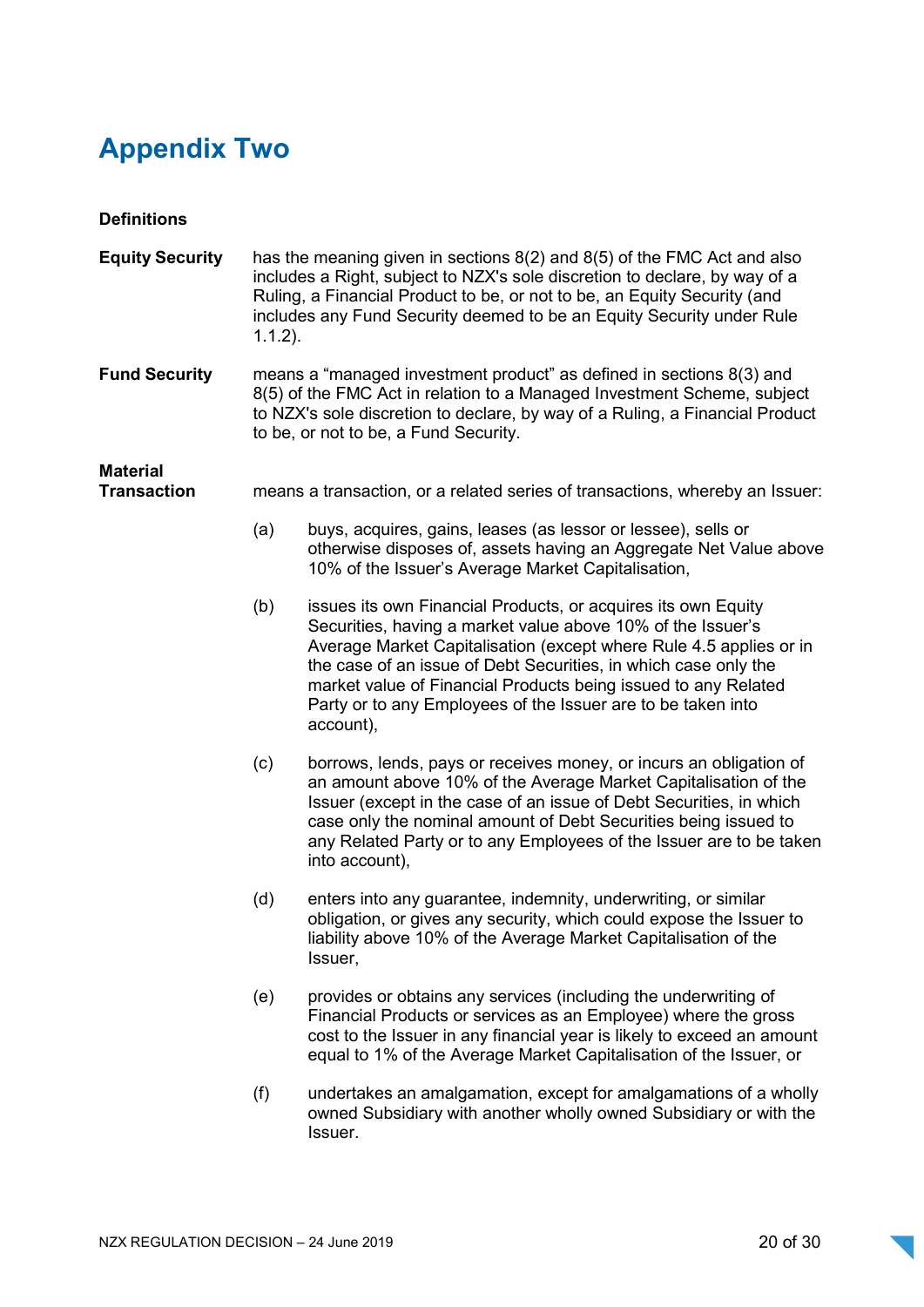### Rule 1.1.2 Eligibility for Listing as an Issuer of Equity Securities and Quotation of Equity Securities

The Manager of a Managed Investment Scheme may apply to List as an Issuer of Equity Securities, and to have the Financial Products of the Managed Investment Scheme Quoted as Equity Securities, rather than as Fund Securities. If NZX accepts such an application, the Financial Products will be deemed to be Equity Securities and not Fund Securities, and the Rules (including Appendix 3) will apply accordingly.

### Rule 1.18 Non-standard Listings

An Issuer, or applicant for Listing, which does not comply fully with all applicable Rules may be Listed, at NZX's sole discretion, with the designation "Non Standard" or "NS". Such an Issuer must ensure that any advertisement (as that term is defined in section 6(1) of the FMC Act), Offer Document, Profile or statement for distribution which refers in any way to the Listing or to the Quotation of the Financial Products, and all annual reports of that Issuer, state prominently:

- (a) that the Issuer has a Non Standard designation, and
- (b) where it is desirable, taking into account the context and the relevance of the information to the recipients, the reasons for the Non Standard designation.

#### Rule 2.3 Director Nominations and Appointment

- 2.3.1 No person (other than a Director retiring at the meeting) may be elected as a Director at a meeting of an Issuer's Equity Security holders unless that person has been nominated by an Equity Security holder who will be entitled to attend and Vote at the meeting if he, she or it continues to hold Equity Securities on the date on which the entitlement to attend and Vote at the meeting is determined.
- 2.3.2 An Issuer must comply with the following Director nomination process:
	- (a) the closing date for nominations must be no more than two months before the date of the relevant meeting at which the election is to take place,
	- (b) the closing date for nominations must be announced to the market at least 10 Business Days prior to such closing date,
	- (c) there must be no restriction on who may be nominated as a Director, unless:
		- (i) the Governing Document requires Directors to hold certain Financial Products to qualify as a Director, or
		- (ii) applicable legislation restricts who may be a Director of the Issuer,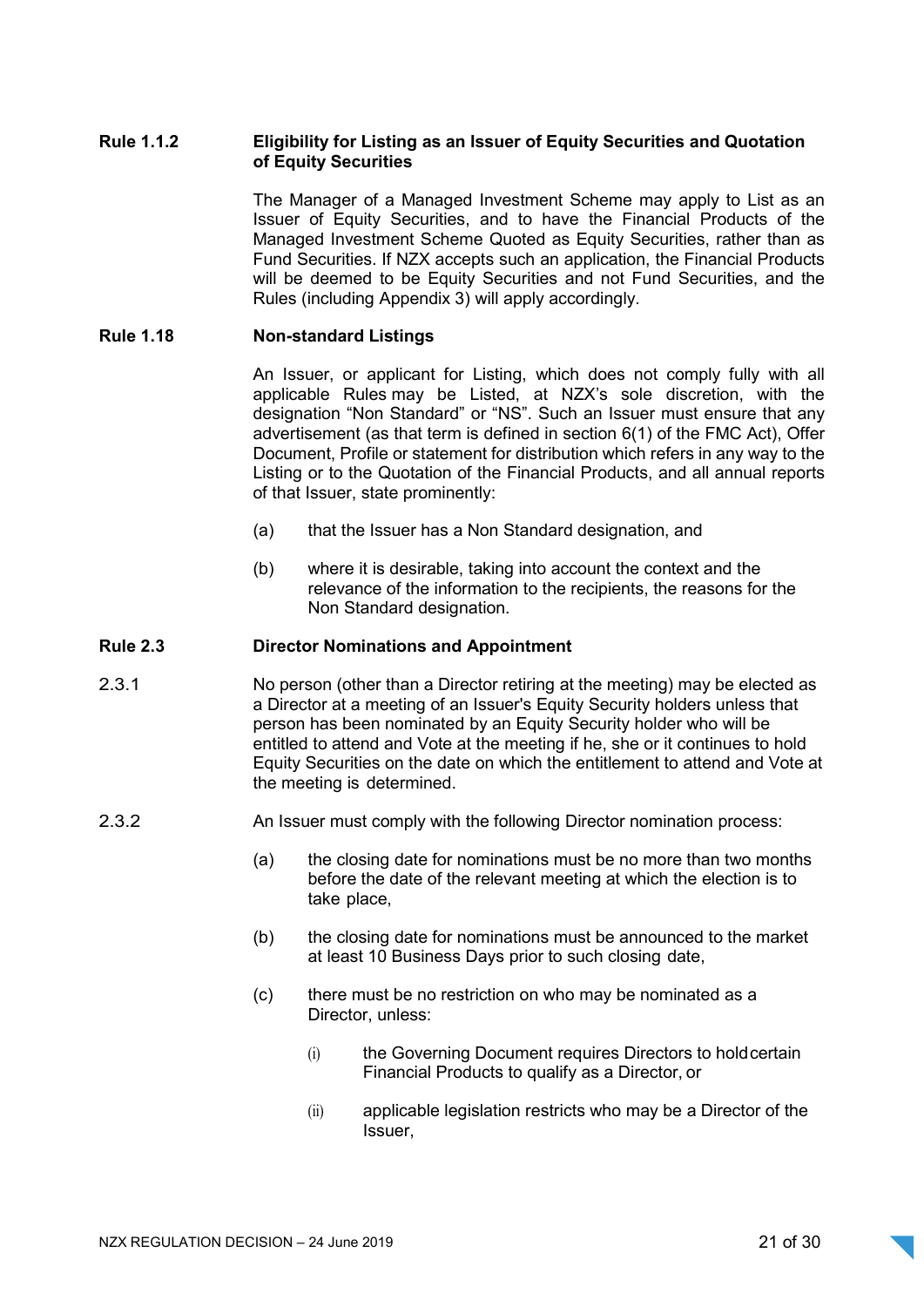- (d) subject to (c) above, there must be no precondition to the nomination of a Director other than compliance with the time limits in this Rule, and
- (e) details of all nominations received prior to the closing date (and not later withdrawn) must be included in the notice of the relevant meeting.

### Rule 2.7 Rotation of Directors

- 2.7.1 A Director of an Issuer must not hold office (without re-election) past the third annual meeting following the Director's appointment or 3 years, whichever is longer. However, a Director appointed by the Board must not hold office (without re-election) past the next annual meeting following the Director's appointment.
- 2.7.2 Rule 2.7.1 does not apply to Directors appointed by an Equity Security holder under Rule 2.4.

#### Rule 2.8 Removal of Directors

2.8.1 **All Directors (other than a Director appointed by an Equity Security holder** under Rule 2.4) must be subject to removal from office by Ordinary Resolution.

#### Rule 2.10 Interested Directors

2.10.1 A Director must not vote on a Board resolution for, or be counted in a quorum for the consideration of, any matter in which that Director is interested. For this purpose, the term "interested" bears the meaning assigned in section 139 of the Companies Act 1993. If the Issuer is not a company registered under that Act, the reference to the "company" in that section will be read as a reference to the Issuer.

#### Rule 2.11 Directors' Remuneration

- 2.11.1 No remuneration may be paid by an Issuer, or its Subsidiaries (unless such Subsidiary is Listed), to a Director in his or her capacity as a Director without prior authorisation by an Ordinary Resolution. Such resolution must express Directors' remuneration as either a monetary sum per annum payable to:
	- (a) all Directors of the Issuer in aggregate, or
	- (b) any person who from time to time holds office as a Director of the Issuer.
- 2.11.2 A resolution for the purposes of Rule 2.11.1:
	- (a) must only be approved if notice of the amount of any increase in remuneration has been given in the notice of meeting, and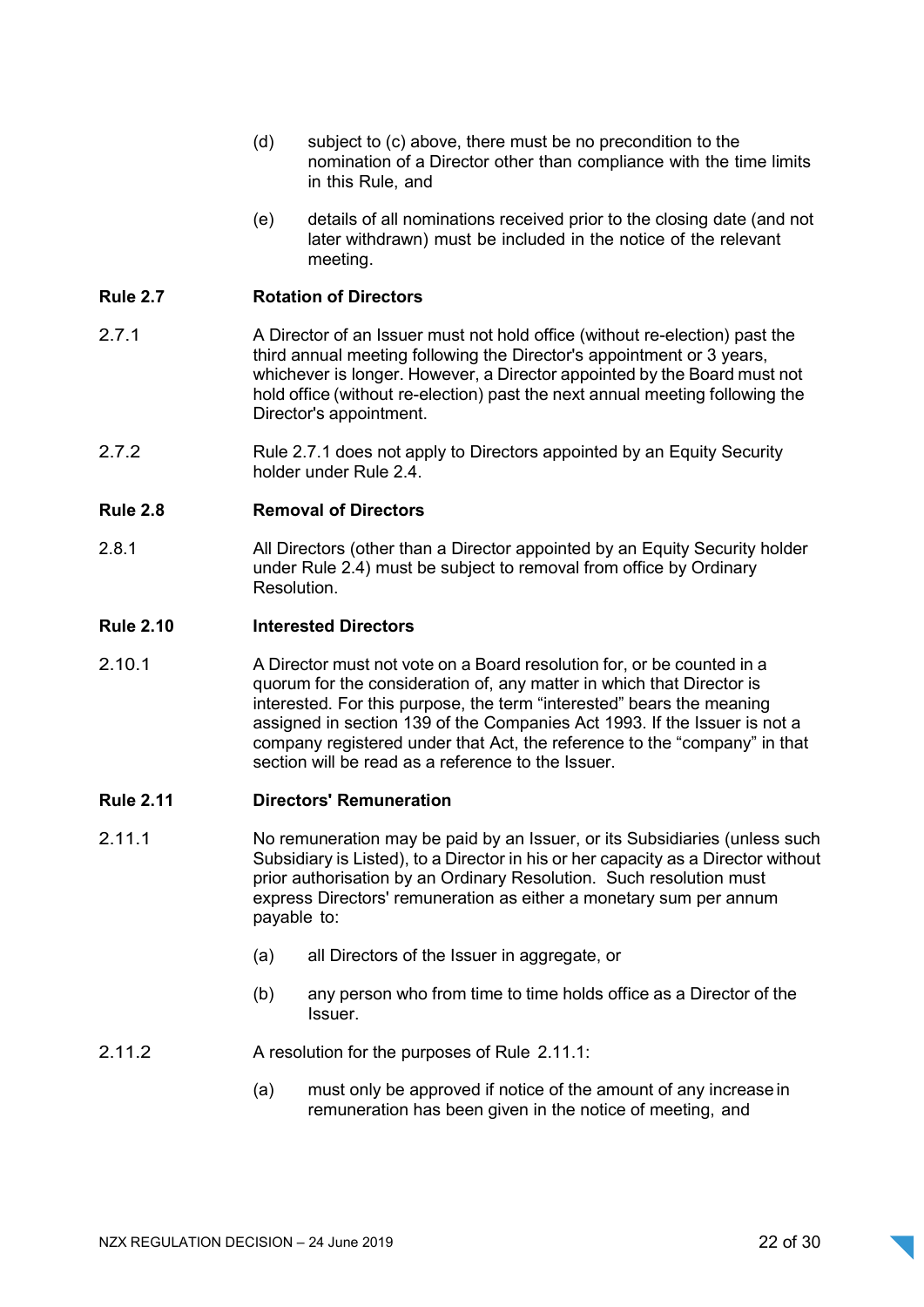(b) may provide that the remuneration may, in whole or in part, be through an issue of Equity Securities, provided the issue is in compliance with Rule 4.7.

### Rule 2.20 Content of Governing Document for Issuers of Equity Securities

- 2.20.1 The Governing Document of each Issuer of Quoted Equity Securities must:
	- (a) incorporate by reference provisions consistent with, and having the same effect as, the following provisions, as modified by any Ruling relevant to the Issuer:
		- (i) Rule 2.1.1, Rule 2.2.1, Rule 2.5.1, Rule 2.8.1, Rule 2.9.1, Rule 2.10.1 and Rule 2.10.2,

……

(d) provide that any Rulings authorising an act or omission which would otherwise be in breach of the Issuer's Governing Document will be deemed to be authorised by the Governing Document unless the Governing Document contains a contrary intention, and

………

#### Rule 3.13 **ISSUES, acquisitions and redemption of capital**

- 3.13.1 If an Issuer issues, acquires or redeems:
	- (a) Quoted Financial Products, or
	- (b) Financial Products Convertible into Quoted Equity Securities or Options to acquire Quoted Equity Securities,

the Issuer must, subject to Rule 3.13.3, provide for release through MAP in prescribed form (as applicable) details of:

- (c) the Class of Financial Product and ISIN,
- (d) the number of Financial Products issued, acquired or redeemed,
- (e) the nominal value (if any) and the issue, acquisition, or redemption price,
- (f) whether payment was in cash,
- (g) any amount paid up (if not in full),
- (h) for an issue of Convertible Financial Products or Options, the principal terms of Conversion (for example, the conversion price and conversion date and the ranking of the Financial Product in relation to other Classes of Financial Product) or the Option (for example, the exercise price and exercise date),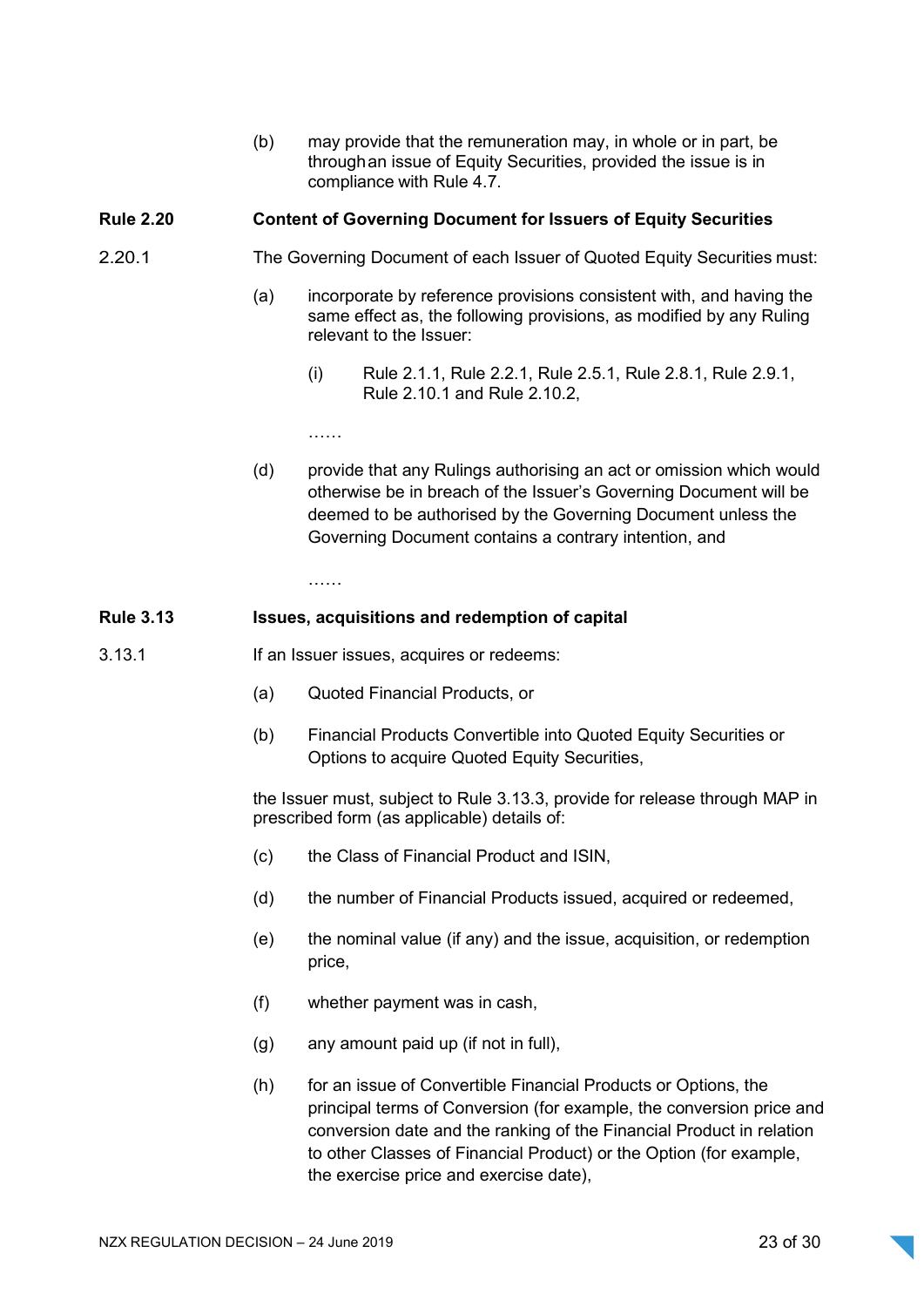- (i) the percentage of the total Class of Financial Product issued, acquired or redeemed (calculated on the number of Financial Products of the Class, excluding any Treasury Stock, in existence immediately prior to the issue, acquisition or redemption),
- (j) the reason for the issue, acquisition or redemption,
- $(k)$  the specific authority for the issue, acquisition or redemption (if any),
- (l) any terms or details of the issue, acquisition or redemption (such as an escrow provision),
- (m) the total number of Financial Products of the Class in existence after the issue, acquisition or redemption (excluding Treasury Stock) and the total number of Financial Products of the Class held as Treasury Stock after the issue, acquisition or redemption,
- (n) in the case of an acquisition of Equity Securities by an Issuer which is a company registered under the Companies Act 1993, whether those Equity Securities are to be held as Treasury Stock, and
- (o) the dates of issue, acquisition or redemption.

Subject to Rule 3.13.2, notices required by this Rule must be released through MAP within one Business Day after the issue, acquisition or redemption. For the purposes of this Rule, the sale or transfer of Treasury Stock by an Issuer is deemed to be an issue of Financial Products.

#### Rule 4.1 Issue of New Equity Securities

- 4.1.1 Except as provided in Rule 4.1.2, an Issuer must only issue Equity Securities with approval by Ordinary Resolution in accordance with Rule 4.2.1.
- 4.1.2 An Issuer may issue Equity Securities, without approval by Ordinary Resolution, by way of:
	- (a) a pro-rata Rights offer, bonus issue or a Share Purchase Plan in accordance with Rule 4.3 and, if applicable, Rule 4.4,
	- (b) an issue under an Issuer's 15% placement capacity in accordance with Rule 4.5.1,
	- (c) an issue to Employees, in accordance with Rule 4.6, or
	- (d) other issues for dividend reinvestment plans, director remuneration, takeovers, amalgamation, conversions and Minimum Holdings in accordance with Rules 4.7 to 4.9.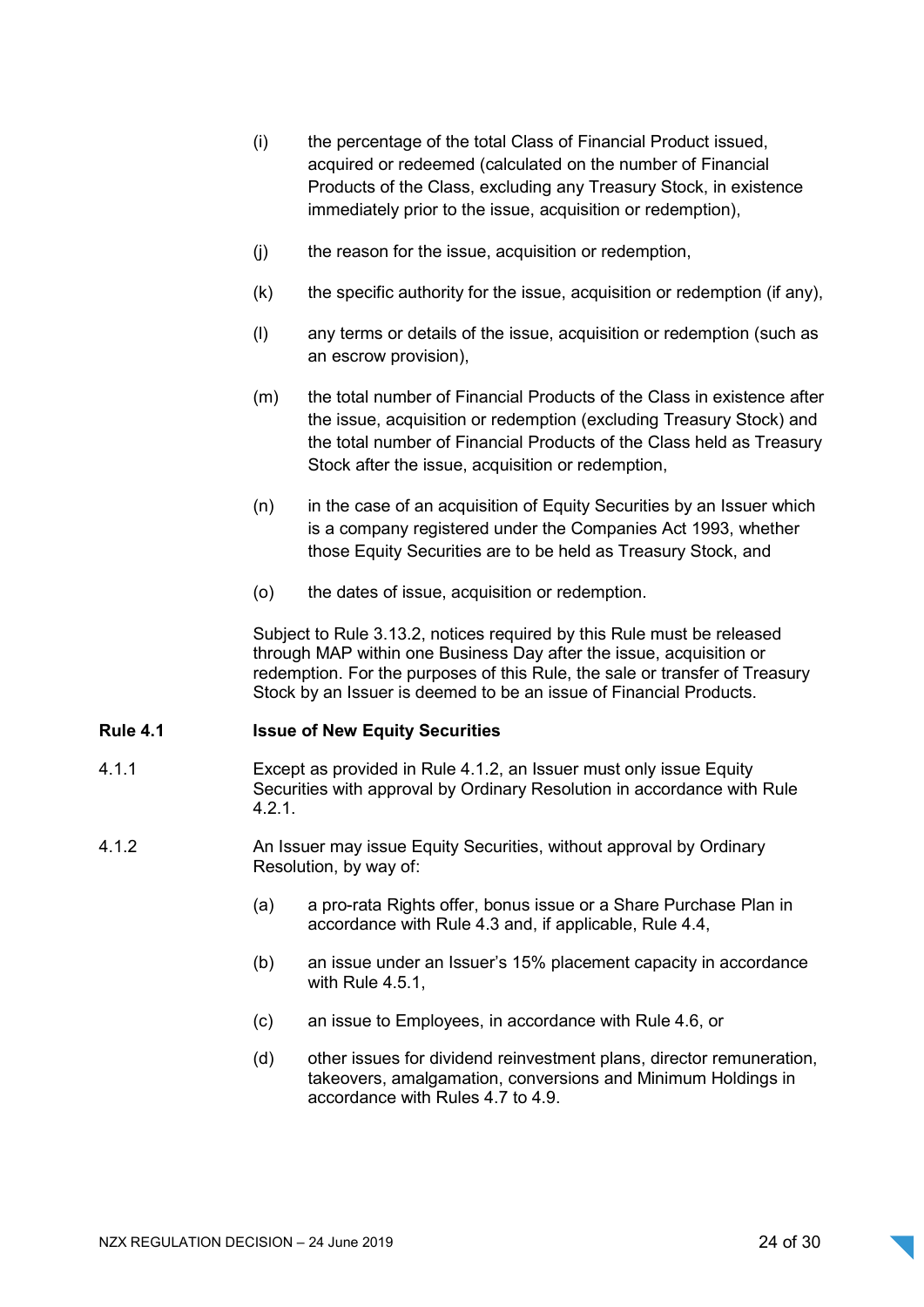| <b>Rule 4.11</b> |                                              |
|------------------|----------------------------------------------|
|                  | <b>Issue of discounted Equity Securities</b> |

- 4.11.1 If:
	- (a) an Issuer proposes to issue Equity Securities carrying Votes, or Financial Products which are Convertible into Equity Securities carrying Votes, under Rule 4.3.1(c), Rule 4.5.1 or Rule 4.6.1 (the "Affected Securities"), and
	- (b) the issue price of an Affected Security is less than 85% of the Average Market Price, then
	- (c) before issuing the Affected Securities, all Directors who voted in favour of the resolution must sign a certificate that the consideration for the Affected Securities is fair and reasonable to the Issuer and to other Equity Security holders,

#### provided that:

- (d) if the Issuer has more than one Class of Equity Securities Quoted, the Quoted Equity Securities in Rule 4.11.1(b) refers to the Class most like the Affected Securities or, in the case of Convertible Financial Products, the Equity Securities into which the Affected Securities Convert, and
- (e) in the case of Convertible Financial Products, any consideration payable on Conversion is at least 85% of the Average Market Price of the Equity Securities into which the Affected Securities Convert.

### Rule 4.12 Entitlements to Third Party Securities

4.12.1 Entitlements conferred by the holding of an Issuer's Equity Securities to Financial Products of a third party (whether or not that third party is an Issuer), may not be created or conferred other than in compliance with Rules 4.1 to 4.10, as if such Financial Products comprised an issue of Equity Securities of the Issuer.

#### Rule 4.14 Buy Backs and Redemption of Equity Securities

- 4.14.1 An Issuer may only acquire or redeem Equity Securities of that Issuer by:
	- (a) an acquisition effected through NZX's order matching market or through the order matching market of an Issuer's Home Exchange,
	- (b) an acquisition effected in compliance with:
		- (i) section  $60(1)(a)$  (read together with section  $60(2)$ ) of the Companies Act 1993,
		- (ii) section  $60(1)(b)(ii)$  (read together with section 61) of the Companies Act 1993, and:
			- (A) not made from a Director, or an Associated Person of a Director, of the Issuer, and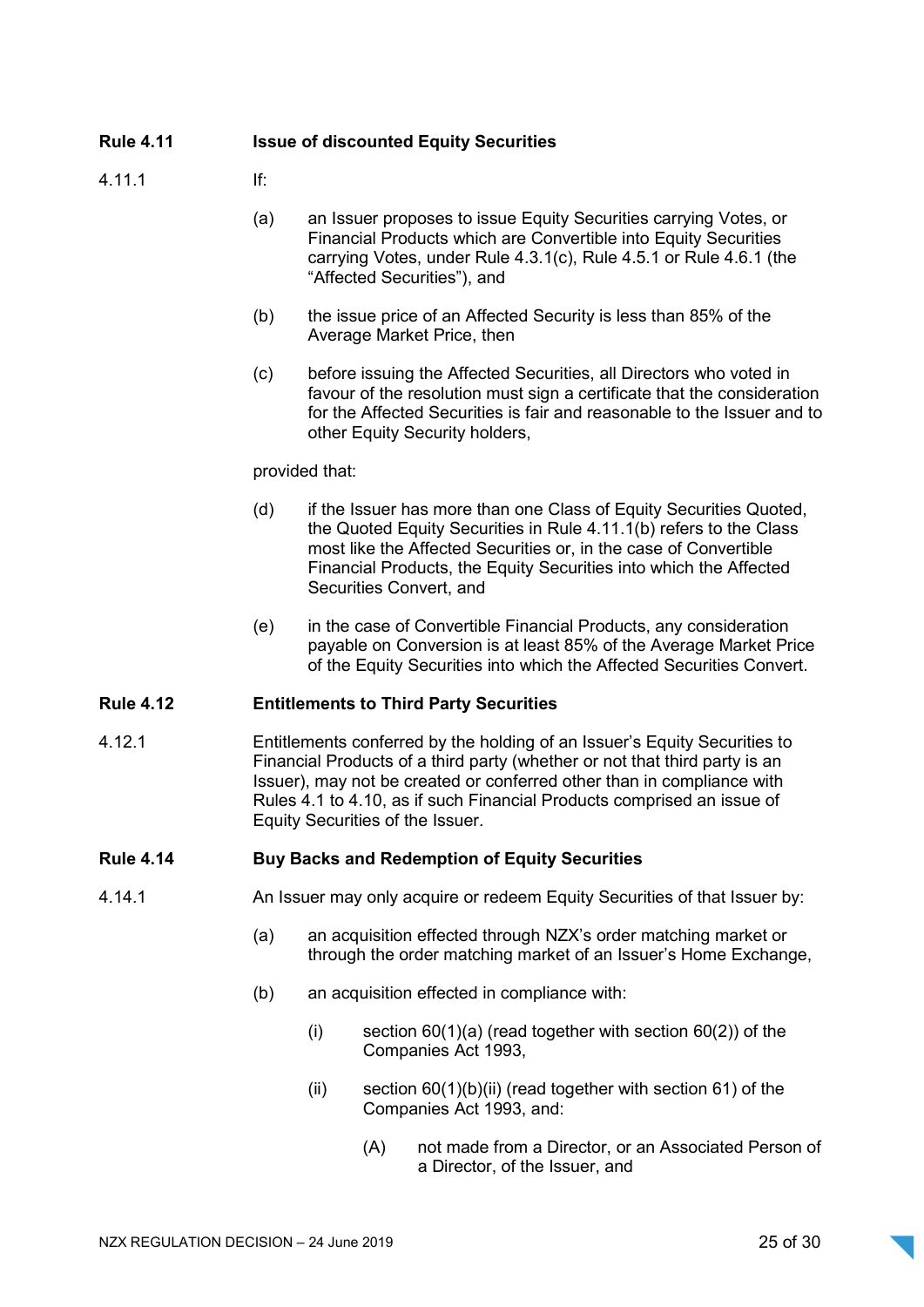- (B) not of a size which would cause the number of Equity Securities of the same Class acquired under this Rule 4.14.1(b)(ii) either in the 12 months preceding the date of the acquisition or since the issuer was listed, whichever is earlier, to exceed 15% of the total number of Equity Securities of the same Class on issue at the commencement of that period,
- (iii) section 61(7) of the Companies Act 1993, or
- (iv) sections 110 or 118 of the Companies Act 1993, or other applicable legislation, if required by a shareholder pursuant to such sections or legislation,
- $(c)$  a redemption in compliance with section  $69(1)(a)$  of the Companies Act 1993,
- (d) an acquisition or redemption:
	- (i) approved in accordance with Rule 4.16.1,
	- (ii) of Equity Securities that were issued under Rule 4.6, or
	- (iii) from a holder who holds less than a Minimum Holding, or
- (e) a redemption of Equity Securities issued in compliance with Rule 4.2.1 or 4.3, where the Issuer is bound or entitled to redeem those Equity Securities pursuant to their terms of issue,

provided that for the purposes of Rule 4.14.1(b)(ii)(B):

- (f) Financial Products which may convert to Quoted Equity Securities are deemed to be of the same Class as the Quoted Equity Securities into which they may convert, and
- (g) the Financial Products referred to in paragraph (f) are deemed to be of the same number as the Quoted Equity Securities to which they may Convert, except that for the purpose of this calculation:
	- $(i)$  in relation to the conversion ratio or conversion price, any reference to the market price (however described) of the underlying Quoted Equity Securities will instead be to the Average Market Price, and
	- (ii) any provisions for early Conversion at the option of a holder exercisable in limited circumstances (such as due to an event of default or change of control or similar) using a different formula or method will be disregarded.
- 4.14.2 Before an Issuer acquires its own Equity Securities, except from a holder with a less than a Minimum Holding, the Issuer must give at least 3 Business Days' notice through MAP. That notice must specify:
	- (a) a period of time not exceeding 12 months from the date of the notice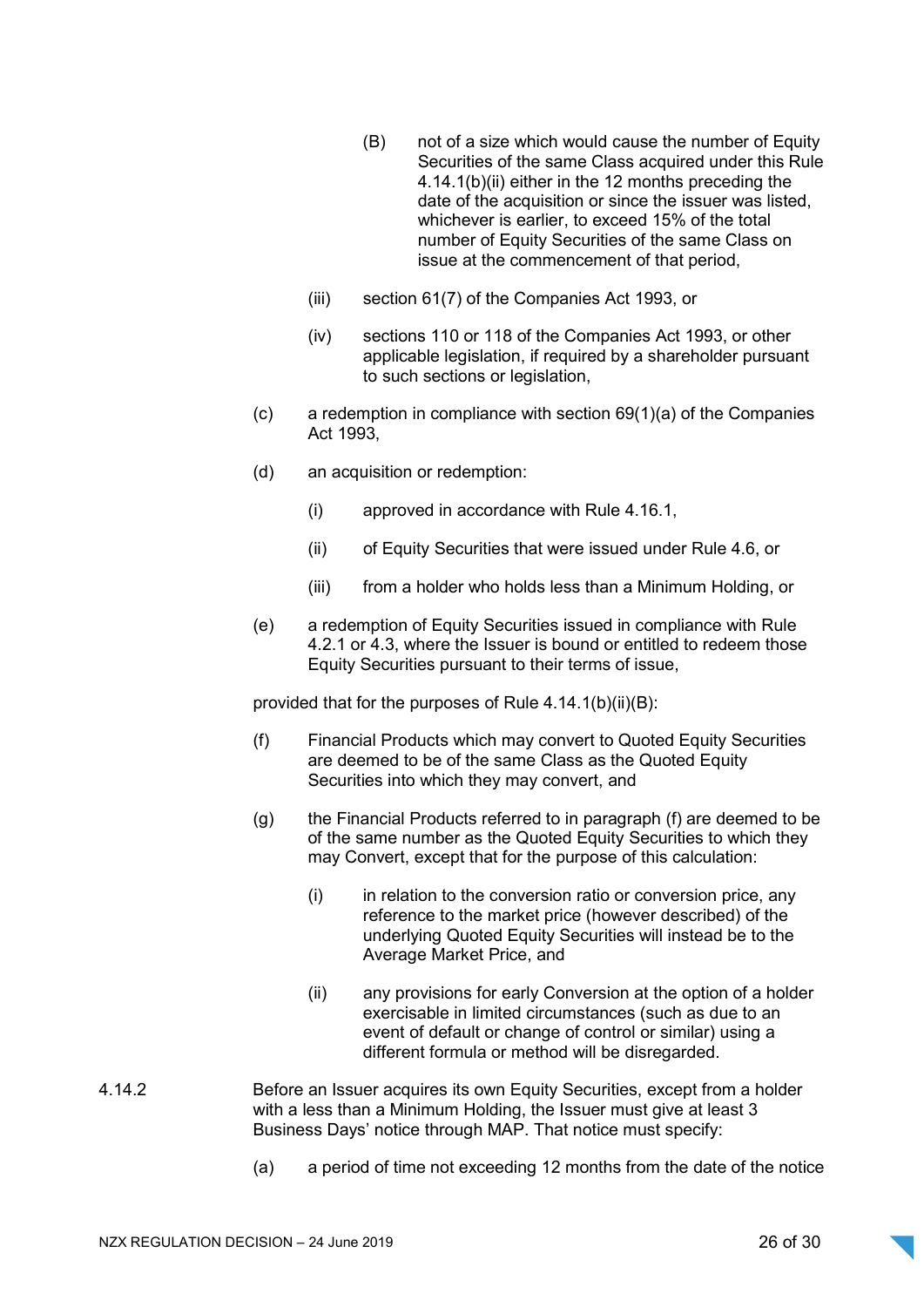within which the Issuer will acquire Quoted Equity Securities, and

(b) the Class and maximum number of Quoted Equity Securities to be acquired in that period.

An Issuer may vary or cancel a notice at any time, subject to providing 3 Business Days' notice through MAP.

#### Rule 5.1 Disposal or Acquisition of Assets

- 5.1.1 An Issuer must not enter into any transaction, or a related series of transactions, to acquire, sell, lease (whether as lessor or lessee), exchange, or otherwise (except by way of charge) dispose of assets where the transaction or related series of transactions:
	- (a) would significantly change, either directly or indirectly, the nature of the Issuer's business, or
	- (b) involves a Gross Value above 50% of the Average Market Capitalisation of the Issuer,

unless the transaction, or related series of transactions, is:

- (c) approved by an Ordinary Resolution, or a special resolution if approval by way of special resolution is required under section 129 of the Companies Act 1993, or
- (d) conditional upon such approval required by paragraph (c) above.

#### Rule 5.2 Transactions with Related Parties

- 5.2.1 An Issuer must not enter into a Material Transaction if a Related Party is, or is likely to become:
	- (a) a direct party to the Material Transaction, or
	- (b) a beneficiary of a guarantee or other transaction which is a Material Transaction,

unless that Material Transaction is approved by an Ordinary Resolution (such resolution being subject to the voting restrictions in Rule 6.3) or conditional on such approval.

- 5.2.2 Rule 5.2.2 does not apply to:
	- (a) any transaction entered into by an Issuer with a Bank as principal, on arm's length terms and in the normal course of the Bank's banking business,
	- (b) the issue, acquisition or redemption of Financial Products, or the provision of financial assistance in connection with the purchase of Financial Products, or the payment of a distribution, where the Issuer gives each holder of Financial Products of the Class in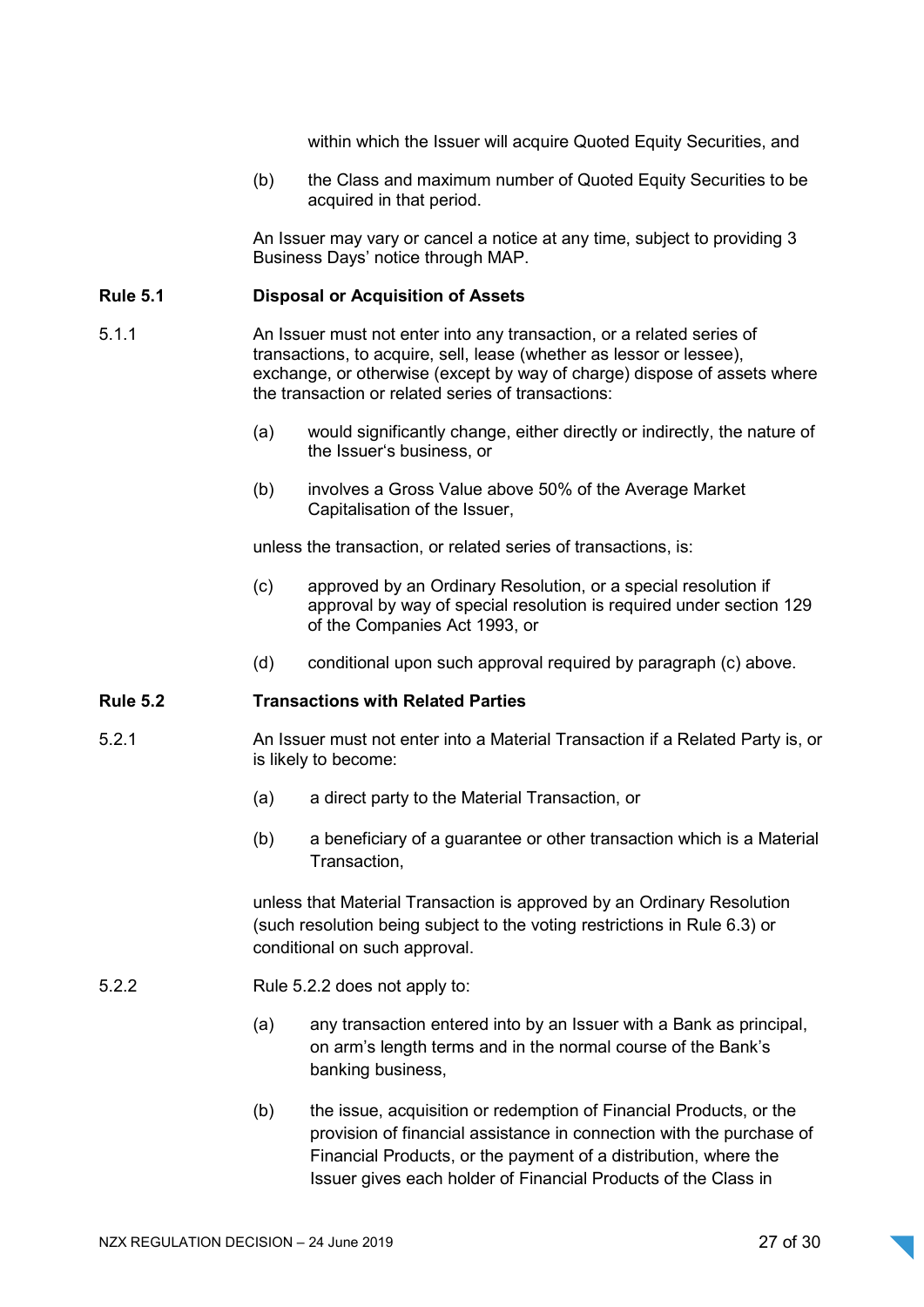question the opportunity to receive the same benefit in respect of each Financial Product held (except to the extent that an issue excludes holders outside New Zealand in accordance with Rule 4.4.1(e)),

- (c) the issue of Equity Securities by an Issuer under Rule 4.3.1(c) or Rule 4.8,
- (d) the issue of Equity Securities by an Issuer by way of an Accelerated Offer under Rule 4.3.1(a), provided that:
	- (i) Directors of the Issuer, excluding any Director that is an Associated Person of the Related Party, certify, in a form acceptable to NZX, that:
		- (A) the terms of the Accelerated Offer are fair, reasonable and in the best interests of the Issuer's Equity Security holders, other than the Related Party,
		- (B) the Issuer will pay and receive fair value under the Accelerated Offer,
		- (C) the Issuer was not unduly influenced in its decision to enter into the Accelerated Offer by the Related Party,
		- (D) the Related Party will be not be involved in, or influence, any allocation decision in relation to any bookbuild(s) undertaken in connection with the Accelerated Offer, and
		- (E) the Related Party will derive no benefit as a result of the Related Party relationship, other than solely through participation in the Accelerated Offer on the same terms and conditions as other Equity Security holders or as an underwriter or sub underwriter on commercial terms.
- (e) an employment contract or contract for personal services which is a Material Transaction, where:
	- (i) the terms of the contract are set on an arm's length, commercial basis and have been approved by the Independent Directors of the Issuer,
	- (ii) the Independent Directors approving the contract sign and provide to NZX (not for market release) a certificate stating Rule 5.2.2(e)(i) has been complied with, and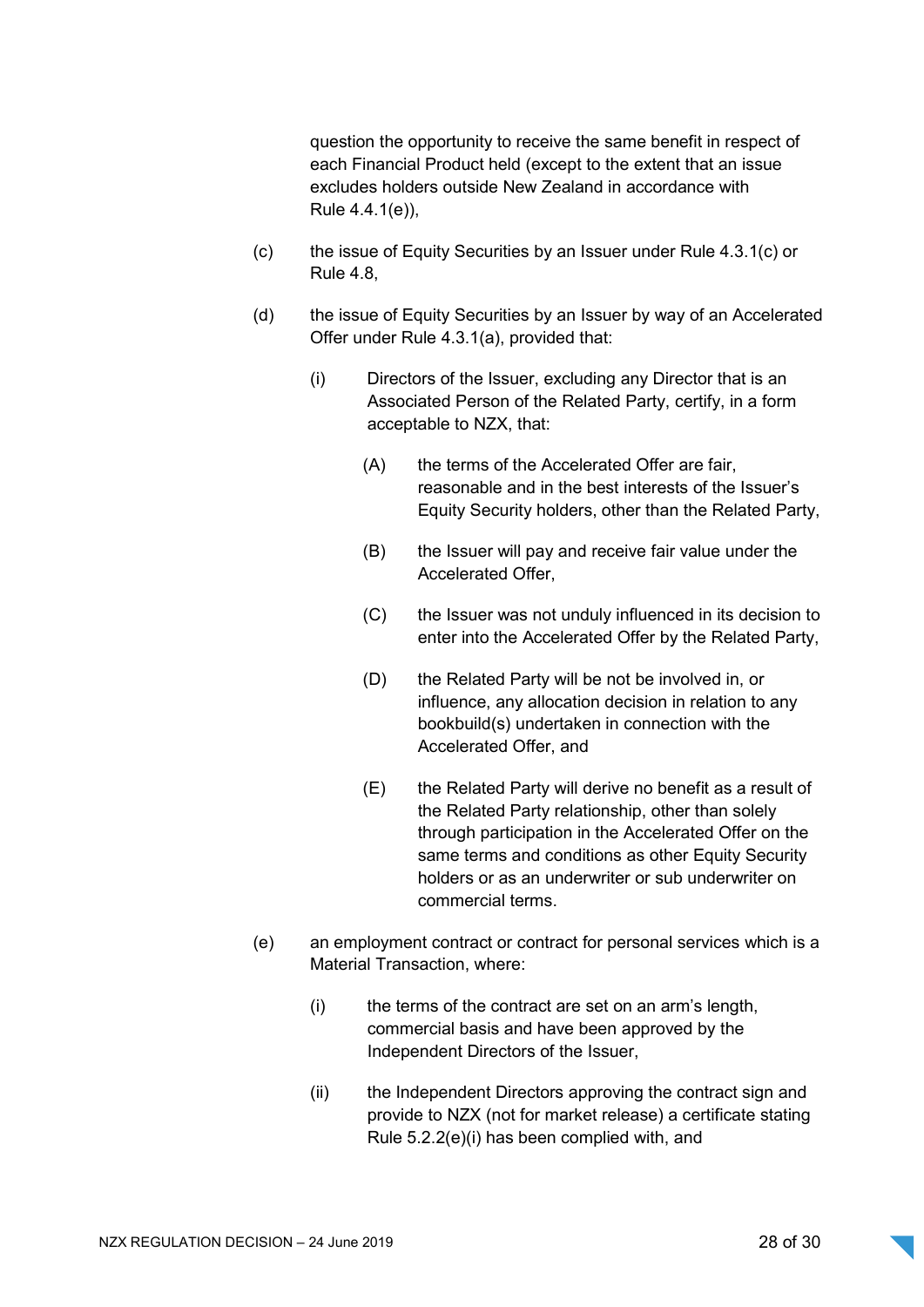- (iii) material particulars of the contract (including the Issuer's use of this exception) are disclosed in the next annual report of the Issuer,
- (f) indemnification of a Director or Employee of the Issuer, or a Director or Employee of a Related Body Corporate of the Issuer, which would be a Material Transaction, where, at the time the indemnity is to be granted, the relevant Director or Employee has not been involved in proceedings, threatened proceedings or circumstances in any capacity which are likely to result in a claim by them under the indemnity,
- (g) arrangements, amalgamations or compromises under Parts 13 or 15 of the Companies Act 1993,
- (h) a Material Transaction that is an employment agreement with a natural person who is not a Director of the Issuer, or
- (i) a Material Transaction with:
	- (i) a total value of, or
	- $(ii)$  in the case of paragraph (e) of the definition of Material Transaction, a gross cost to the Issuer in any financial year of,

\$250,000 or less.

### Rule 8.1 Transfer of Quoted Financial Products (common rules)

8.1.6 The Governing Document of an Issuer may:

……

(b) with the prior approval of NZX, incorporate any other provision restricting the transfer of Relevant Interests in Financial Products, or

### Appendix 3 Takeover provisions

……

1.1.1 **In this Appendix 3 unless the context otherwise requires:** 

Restricted Transfer means:

(a) a Transfer which would result in the Votes controlled by any person or group of persons who are Associated Persons of